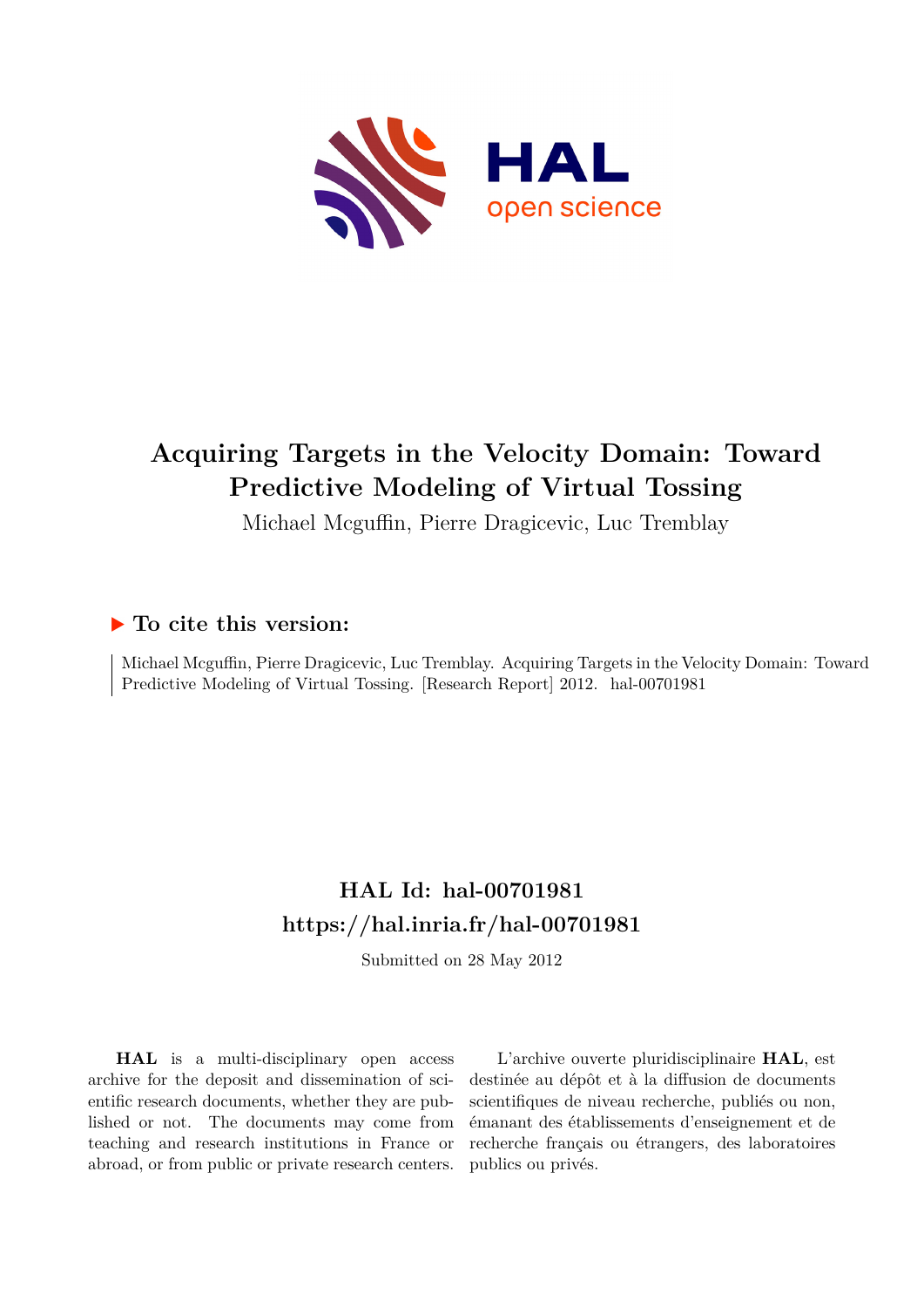# **Tech Report: Acquiring Targets in the Velocity Domain: Toward Predictive Modeling of Virtual Tossing**

**Michael J. McGuffin** Department of Software and IT Engineering Ecole de technologie ´ supérieure, Montreal, Canada michael.mcguffin@etsmtl.ca **Pierre Dragicevic** INRIA Paris, France dragice@lri.fr

**Luc Tremblay** Faculty of Physical Education and Health University of Toronto, Toronto, Canada luc.tremblay@utoronto.ca

# **ABSTRACT**

Tossing, throwing, or flicking objects in a user interface or virtual environment can be used as a faster, lower-precision alternative to traditional pointing, however there is currently no predictive model of user performance with tossing. We report experimental measurements of performance in a 1D tossing task from which a predictive model is derived. We consider a simplified form of tossing where a virtual object on a horizontal surface is accelerated and released, and then decelerates under friction, coming to rest at some final position. The distance traveled after release is determined by the release velocity as well as by the friction model used. To abstract away the details of the friction model, our experiment measures the ability of users to accelerate and release a virtual object in 1D (using a mouse) with a given target velocity, with target velocities varying from 6.25 cm/s to 1 m/s. Results indicate that there is a linear relationship between the target release velocity and the standard deviation of the release velocity achieved by the user. We also propose an automatic release technique (instead of requiring the user to manually release using a mouse button) that significantly improves precision. The model derived from our experiment predicts that a user should be able to toss at three different target speeds (effectively tossing toward target locations at three different distances) with an error rate under 4%. We also predict that having four or more targets in the same direction would cause the error rate to rise above 10%. Design implications for integrating tossing into graphical user interfaces are discussed.

#### **Author Keywords**

Throwing, flinging, tossing, flicking, sliding, pushing, pointing, Fitts' law, interaction design

### **INTRODUCTION**

Tossing, or gently throwing objects at a relatively low speed, is an everyday activity in the real world, used to save effort when precise placement is not required. Paper documents are tossed onto work surfaces, sometimes in rough piles or groupings, and sometimes to create an intentionally informal arrangement. Objects are tossed from one person to another to save time, and items to be sorted, packaged, or disposed of may be tossed into a basket, box, or recycling bin, at times providing a fun challenge and yielding a sense of satisfaction when the toss is successful. Tossing or throwing are a central element of many sports, and it is not unusual for trained athletes to achieve a low error rate in tossing a ball toward some target. For example, several dozen of the professional basketball players listed at nba.com have a "free throw percentage" above 80%, some as high as  $90\%$ <sup>1</sup>.



**Figure 1. Two examples of tossing in GUIs.** *Top:* **In the physics-based desktop environment BumpTop, an icon is tossed towards a group of related icons [1].** *Bottom:* **An inertial mouse cursor is used to rapidly set a slider to its maximum value [15].**

In user interfaces, simplified or metaphorical forms of tossing have been used as an alternative to pointing at a distant location, where users may drag, gesture, or flick in a given direction [16, 5, 23, 13, 37, 2] (Figure 1). As pointed out in [37], sliding or flicking objects is a fast, easy-to-understand action and a natural extension of normal drag-and-drop actions, possibly giving it an advantage over other techniques for pointing at distant targets. One system [1] even simulates collisions between the tossed object and obstacles, causing the object to bounce off walls or displace other objects previously placed on a virtual surface. Virtual tossing can also

<sup>&</sup>lt;sup>1</sup>In a free throw, the throw line is about 420 cm from the center of the net, which has a diameter of 45 cm, and the basketball has a diameter of 24 cm, yielding an index of difficulty of at most  $\log_2(\frac{420}{45-24}+1) \approx 4.4$  bits, ignoring the fact that small errors can still result in the ball falling through the net.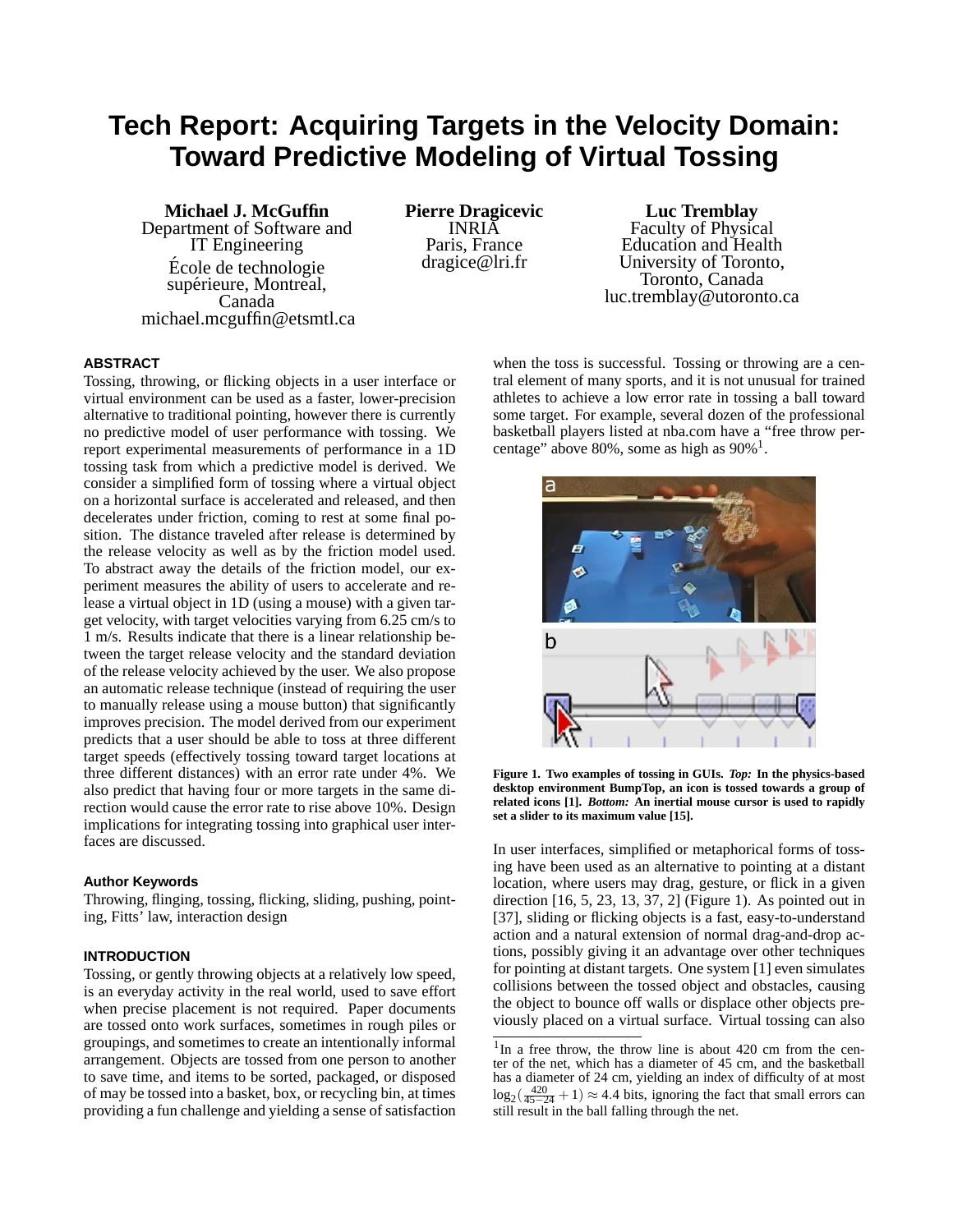be useful if the user wants to quickly throw, sort, or arrange objects, and precision is not required or not desired.

Unfortunately, there is still no predictive model of tossing that could be used to derive design guidelines for user interfaces. With a 2D input device and 2D user interfaces, we are particularly interested in tossing tasks comparable to the sport of *curling*, in which players slide and accelerate an object on a horizontal surface and then release the object, which then decelerates due to friction. (This is also called flicking [37].) Many open questions exist related to such a task. If the user wishes to toss toward some target, how small can the target be made before the error rate becomes unacceptable? How many different directions can a user toss in? In a given direction, how many different distances can a user toss toward? Is there a tradeoff between movement time and precision that can be made in tossing, as with traditional pointing? Can tossing performance be predicted from the index of performance in Fitts' law [18, 29]? How should the release of a tossed object be triggered? What is the maximum speed with which a user can toss? How does the index of performance (or bandwidth) of tossing compare to that of traditional pointing?

Regarding the question of how many directions a user can toss in, previous work suggests an answer. In [28], error rates rose above 5% if there were as many as 12 directions to stroke in within a single-level marking menu. Similarly, in [16], 90% of strokes were within  $\approx 15^{\circ}$  of the target direction, corresponding to an error rate of 10% if there are 12 discrete directions to stroke in. In this previous work, users did not need to perform the strokes with any particular velocity, whereas in tossing they would need to do so, making tossing in different directions at least as difficult. Hence 12 items could be taken as an upper bound on the number of directions for tossing. The other questions in the previous paragraph are investigated by the current work, by considering a simplified form of tossing. The distance traveled during a toss depends on (1) the offset in position that is created during the acceleration stage, (2) the velocity at the time of release, and (3) the kind of friction simulated during deceleration. The first and third factors are abstracted away if we focus on the question of how well users can toss with a given velocity. In other words, how well can users "acquire" targets in the velocity domain? We performed an experimental study of such performance in 1D, resulting in answers to the previous questions. The major result of our study is a predictive model of the standard deviation in the user's release velocity. This allows us to predict the optimal placement of a given number of targets in the velocity domain, and also predict the error rate that would result with such targets. We also discuss issues in integrating tossing into traditional point-and-click user interfaces.

#### **BACKGROUND**

Fitts' law [18, 33, 29] predicts the time to acquire a target with a rapid, aimed pointing movement. In the Shannon formulation of Fitts' law [29], given the distance *D* to reach the target, and the width *W* of the target measured along the axis of motion, the average movement time *MT* required is

$$
MT = a + b \underbrace{\log_2\left(\frac{D}{W} + 1\right)}_{ID} \tag{1}
$$

where *a* and *b* are empirically determined constants that vary with factors such as the particular pointing device used. The logarithm is referred to as the index of difficulty *ID* which is in bits.

Aimed, rapid movements involve a speed/accuracy tradeoff, reflected in *MT* being an increasing function of the ratio *D*/*W* in Equation 1. Thus, if the distance *D* to a target is increased by some factor, the selection can still be performed in the same time (i.e. with greater speed) if the accuracy requirement is reduced (i.e. *W* is increased) by the same factor. Also observe that, if the target's size *W* is reduced by a factor of 1/2, this results in an increase of approximately 1 bit in *ID*, and a corresponding incremental increase of *MT*.

One way to interpret Equation 1, and the task it models, is that the user must home in on the target by reducing the initially large error (or "noise") in the cursor's position until the error is small enough that the cursor falls within the target. Every reduction by 1/2 of this error requires *b* seconds, and corresponds to transmitting 1 bit of information. The number of such reductions necessary is  $\log_2(A/W) \approx ID$ , and transmitting *ID* bits requires *bID* seconds in total. The remaining *a* seconds in Equation 1 can partly be explained as reaction time and/or the time necessary to complete the selection with a button press. More detailed and accurate explanations of the mechanisms behind Fitts' law have been developed [32, 33], however the foregoing is a useful first approximation.

Various techniques have been proposed to make pointing easier, for example, by making targets [31] (or the cursor [21, 10]) larger, by bringing targets closer to the cursor, or by making it easier to move the cursor toward a target (§4.2 in [31] contains an overview of several techniques up to around 2005). For example, some techniques enable the cursor to "jump" onto targets [22, 4]. Others make temporary proxies of distant targets available nearby the cursor [5, 7]. The techniques drag-and-throw, push-and-throw, and variants [23, 12, 13] have names suggesting they involve actions akin to tossing, but as pointed out in [37], these techniques do not actually involve imparting a velocity with a rapid drag or flick gesture.

More relevant to the current work is previous work on flicking [16, 34, 37, 2]. [16] and [34] measured the movement time, angle, and length of flick gestures, comparing them to alternate input techniques, however these flick gestures were not used to impart velocity on a virtual object. Reetz et al. [37] measured movement times and error rates in a target acquisition task, comparing three techniques: flicking (imparting velocity on a virtual object, with friction), pointing within a "radar" view of proxy targets, and superflicking (a form of flicking allowing corrections after release). Flicking was found to be the fastest technique, but also the most error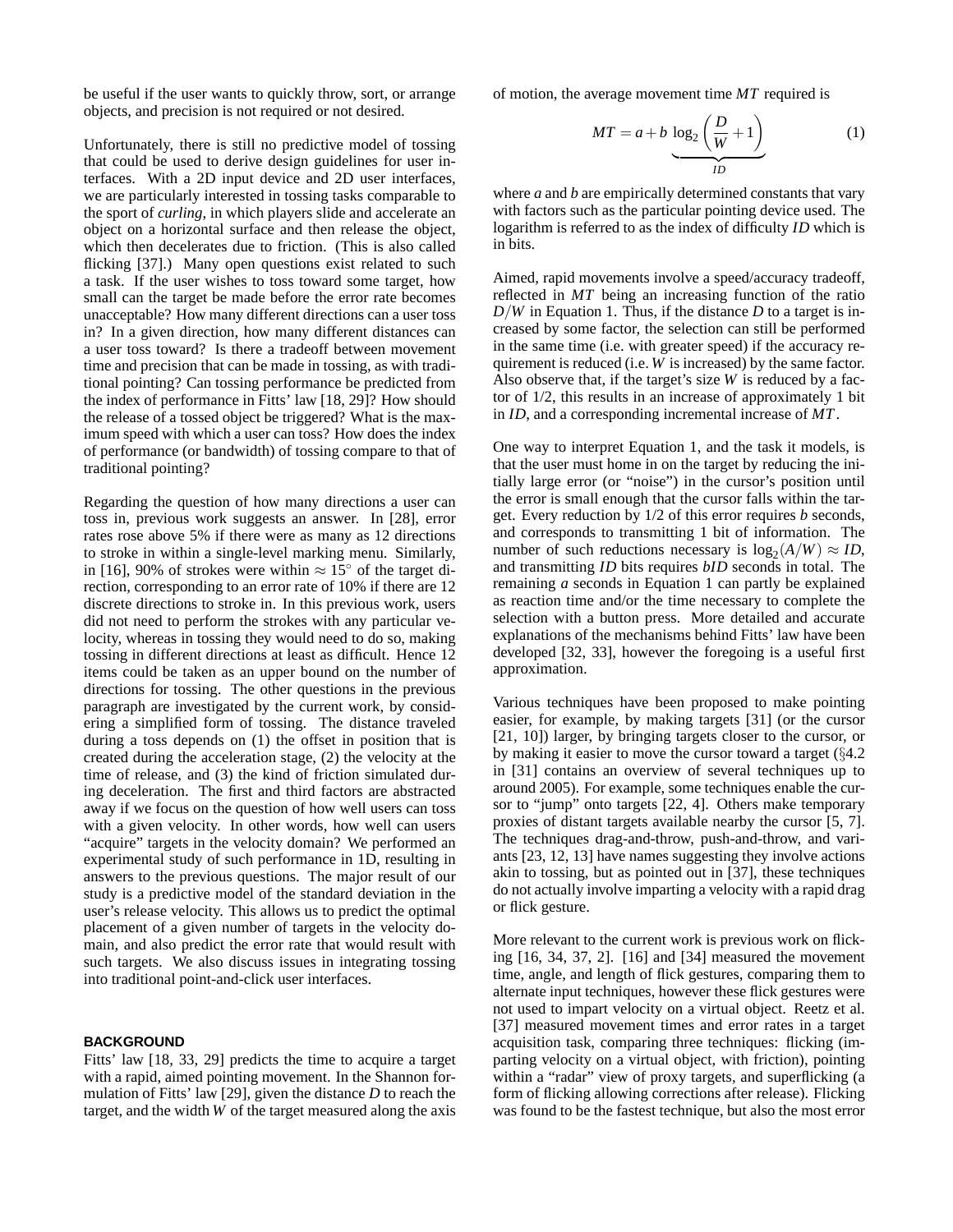prone, with an error rate above 45% in some conditions. The current work differs in several ways: first, [37] does not report the details of the friction model used, whereas our work is independent of any friction model; second, [37] used an input device sampled at 50 Hz, whereas we use a mouse that reports its position at 500 Hz; third, [37] did not investigate a possible relationship between error rate and target distance or target size or index of difficulty; and fourth, [37] reports error rates for each condition, but not the distribution of final positions (from which an *effective width* [29] could be calculated, to more precisely quantify the user's precision). Aliakseyeu et al. [2] investigated the use of flicking for performing 1D scrolling of a view (where the flick gesture is used to give a velocity to the view), and proposed interesting variants on flicking. However, their work did not focus on the characteristics of individual flick gestures, and instead measured total time to scroll to a given target with one or more flicks. Finally, unlike [37, 2], the current work does not experimentally investigate tossing techniques that allow corrections after release, focusing instead on the more fundamental questions mentioned in the introduction that have not been addressed as much, or at all, in previous work.

Among older literature, two studies [26, 24] investigated tracking tasks where users had to capture moving targets, using either position or velocity control, and proposed predictive models of user performance. In the position control conditions, users had to move the pointing device with a speed matching the target's speed, making the task comparable to that in the current work. However, our work differs in the range of speeds investigated (speeds up to 1 m/s in our work, versus [26] where a joystick was moved at a target speed of up to about  $7.5\%$ , or about 6.5-13 mm/s assuming the stick was 5-10 cm long) as well as in the details of the task (in our work, the user must simply accelerate and release at a given target velocity, rather than first acquire a moving target and then match its velocity for a minimum interval of time).

#### **MODELING FRICTION AND DECELERATION**

Before discussing our experimental study, it is useful to first consider the kinds of friction that might be used in simulating tossing, and what their effect would be. Consider the 1-dimensional motion of an object of mass *m* sliding over a horizontal planar surface. The user accelerates the object, and then releases it at time  $t = 0$  with velocity  $v = v_0$ , after which a negative friction force *f* causes deceleration.

Normally, a physical model might assume a *kinetic friction* force  $f = -\mu_k mg$  where g is the gravitational acceleration and  $\mu_k$  is the coefficient of kinetic friction. The constant acceleration due to this friction is  $a = f/m = -\mu_k g$ . Solving the equations of motion, the instantaneous velocity  $v = v_0 +$ *at* and the object's position  $x = v_0 t + \frac{1}{2} a t^2$ . Assuming the  $\omega$  and the object s position  $x - v_0 t + \frac{1}{2} \omega$ . Assuming the object stops when  $v = 0$ , the total distance traveled will be  $D = \frac{1}{2\mu_k g} v_0^2$ . Thus *D* is proportional to  $v_0^2$ . This is the type of friction used in the "multi-flick-friction" technique of [2].

Alternative models of friction lead to other dependencies of *D* on  $v_0$ . With a *fluid friction* drag force  $f = -bv$  proportional to *v*, we have  $a = (-b/m)v$ , from which it fol-

lows that  $v = v_0 e^{-(b/m)t}$  and  $a = dv/dt = \frac{-b}{m} v_0 e^{-(b/m)t}$  and  $x = \frac{m}{b}v_0(1 - e^{-(b/m)t})$ . In this case, technically the velocity tends toward zero without ever reaching it, however we can still calculate that the total distance traveled is  $D = \frac{m}{b}v_0$ which is proportional to  $v_0$ .

The distinction noted above between kinetic friction and fluid friction should be kept in mind in the following section, and will be returned to again in our discussion of Future Directions for this work.

# **TARGETS IN THE VELOCITY DOMAIN, AND (**−**1)TH-ORDER CONTROL**

As already mentioned in the introduction, in the tossing tasks performed in our experimental study, the details of the type of friction used are abstracted away by having the user toss with a given target velocity. Each target velocity would normally map to a specific target distance (depending on the friction model used). However, instead of displaying a graphical representation of the position of the virtual object in space as it is tossed and gradually decelerates towards a target location, we display a cursor whose *x* coordinate is proportional to the mouse's sideways speed. Targets for tossing tasks are displayed directly in the velocity domain, and the user can see immediately whether the cursor is on the target or not, without having to wait for a virtual object to decelerate and stop. Although this is unlike users' real-world experience with physical tossing, it has the advantages of giving the user immediate feedback as to their performance, of allowing the user to move on to their next action faster, and is independent of the friction model used.

Two observations can be made regarding this. First, previous work has investigated both position control input ([26, 24, 37], for example) and velocity control input [26, 24], but in both cases the output has been displayed in the spatial domain, showing the spatial positions of the cursor and target(s). The terms zero-order control and first-order control [25] are also used to describe these, since the position of the input device is used to control either the position or velocity of the cursor, respectively. However, in our experimental tossing tasks, output is displayed in the velocity domain, and the *velocity* of the mouse controls the *position* of the cursor. Hence, our tossing tasks involve  $(-1)$ th-order control, by analogy. Our second observation is that, if we were to assume a fluid friction model, where the distance *D* traveled by the tossed object is proportional to the release velocity  $v<sub>0</sub>$ , then there is simple linear mapping between the spatial and velocity domains. This means that displaying output in the velocity domain is almost equivalent to displaying output in the spatial domain, so the tossing task in our experimental study is not so different from physical tossing.

### **HYPOTHESIS**

As mentioned in the background section, Fitts' law can be interpreted as stating that every reduction by 1/2 of the error in the cursor's position requires a constant amount of time *b*. In fact, one of the simplest lower-level models of aiming movements, from which Fitts' law can be derived, is the deterministic iterative-corrections model [14, 27]. In this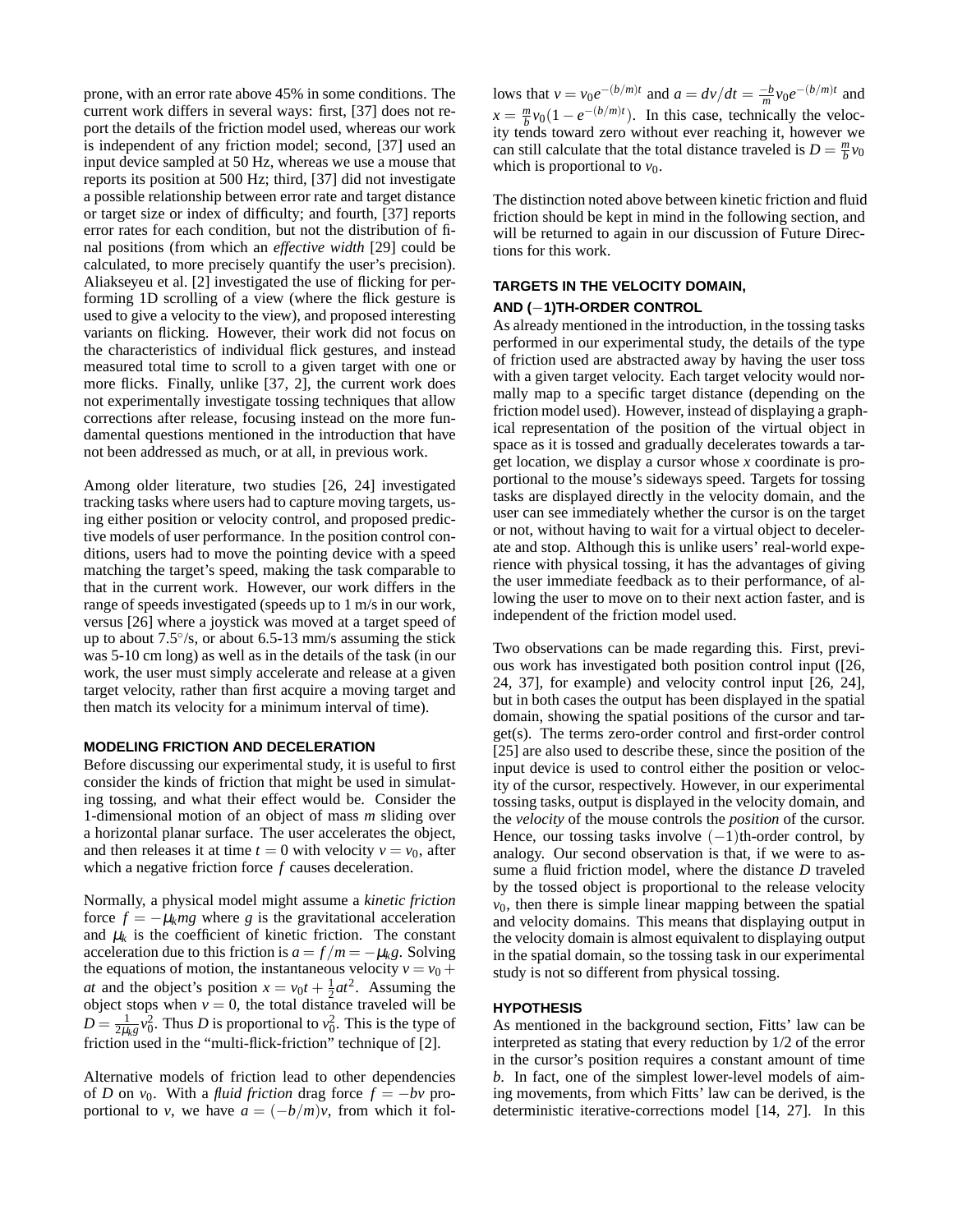model, the aiming movement is composed of several submovements, each of which brings the limb (or cursor) closer to the target center by a constant ratio, and each of which requires a constant time. The distance remaining to the target's center after each submovement can be thought of as the error associated with the submovement, and is proportional to the length of the submovement. This error is also proportional to the average velocity of the submovement (since each submovement takes the same amount of time). A more sophisticated and recent model, from which Fitts' law can again be derived, is the stochastic optimized-submovement model [32], which assumes that the endpoints of the first (or primary) submovement have a distribution with a standard deviation that is proportional to the average velocity of the first submovement (see also [17] for a review). Such a relationship has been confirmed in subsequent work, for example in [40]. On a related note, a linear relationship has been found between the peak velocity achieved during the primary submovement and the target distance; this is discussed and reviewed in [4].

Turning to movements for tossing, [16, 34, 37] found average movement times for flick gestures varying between 154 ms [34] and 284 ms [16]. These movement times are close to the minimum time required for a user to able to make corrections based on visual feedback (the threshold is estimated to be somewhere between 100 ms [8] and 200 ms [29, §5.1]). This should greatly limit, or even preclude, the possibility of closed-loop corrections to the movement, implying that the movement is ballistic or nearly ballistic. In discussing the submovements involved in traditional pointing, [16] suggests that "[the] first movement or primary submovement may correspond to the flick gesture." If this is the case, that a flick or toss movement has the characteristics of the primary submovement in an aiming movement and is performed too quickly to allow for corrective submovements, then we should expect the "error" or standard deviation in the endpoint position of a toss movement to be proportional to the movement's average speed. Taking this one (speculative) step further, we hypothesize that for the tossing task performed in our experimental study, the standard deviation in the release velocity achieved by the user will be proportional to the target release velocity.

# **EXPERIMENT**

We conducted a controlled experiment to measure performance in a velocity-target acquisition task, which we will refer to simply a tossing task for brevity. Specifically, our experiment was designed to

- Measure and compare tossing and traditional pointing, in terms of movement time, precision, and index of performance.
- Identify a candidate model for predicting performance with tossing. For example, we would like to be able to predict movement time and/or precision of tossing as a function of target position and possibly target size.

**Apparatus**

The pointing device used was a Logitech G5 laser optical mouse that reports its position at 500 Hz with 2000 dpi ( $\approx$ 0.01 mm per dot) resolution. Using a mouse rather than a tablet has the disadvantage that we cannot detect if the user lifts and repositions the mouse on the surface, however we designed our tasks to make such lifting unnecessary or impossible, and informal observation of participants indicated they did not lift the mouse in the middle of trials. Furthermore, since mice are an extremely common input device, we wanted our measurements of tossing performance to be performed with a device of similar mass, form factor, and sensing capabilities.

We experimented with different surfaces for the mouse, including a large "professional gaming" mouse pad, and found that simply using the mouse on a laminated desk surface seemed to produce the cleanest data.

The output device was an UltraSharp Dell 1800FP, 18.1 inch, 1280×1024 pixel LCD screen.

The mouse coordinates were polled at 500 Hz and smoothed using a moving average filter on a 20 ms window (i.e. containing 10 samples). Because the screen's refresh rate was limited to 75 Hz, we could not update the cursor's position on the screen at 500 Hz, hence a motion blur was simulated by displaying 6 to 7 alpha-blended cursors per frame, each with an alpha of  $\approx 0.15$  (Figure 2).



**Figure 2. The stimuli displayed during one trial.** *Left top:* **the cursor begins at the starting position (cross hair) at the left.** *Left middle and right:* **the cursor midway between the starting position and the circular target at the right. The cursor is displayed as multiple alpha-blended copies, simulating a motion blur, to compensate for the screen's refresh rate being lower than the mouse's reporting rate.** *Left bottom:* **The cursor inside the target.**

#### **Task and Stimuli**

A discrete target acquisition task was performed by participants using either traditional *pointing*, or *tossing*. Each trial involved moving a cursor from a starting position to a target that was located to the right of the starting position. The task was thus one dimensional — direction of motion was not varied.

At the start of each trial, the user first positioned the mouse at a location on the desk marked with tape, so that the physical starting position was approximately the same in each trial (this avoided the possibility that the user might run out of physical space in the middle of a trial and need to lift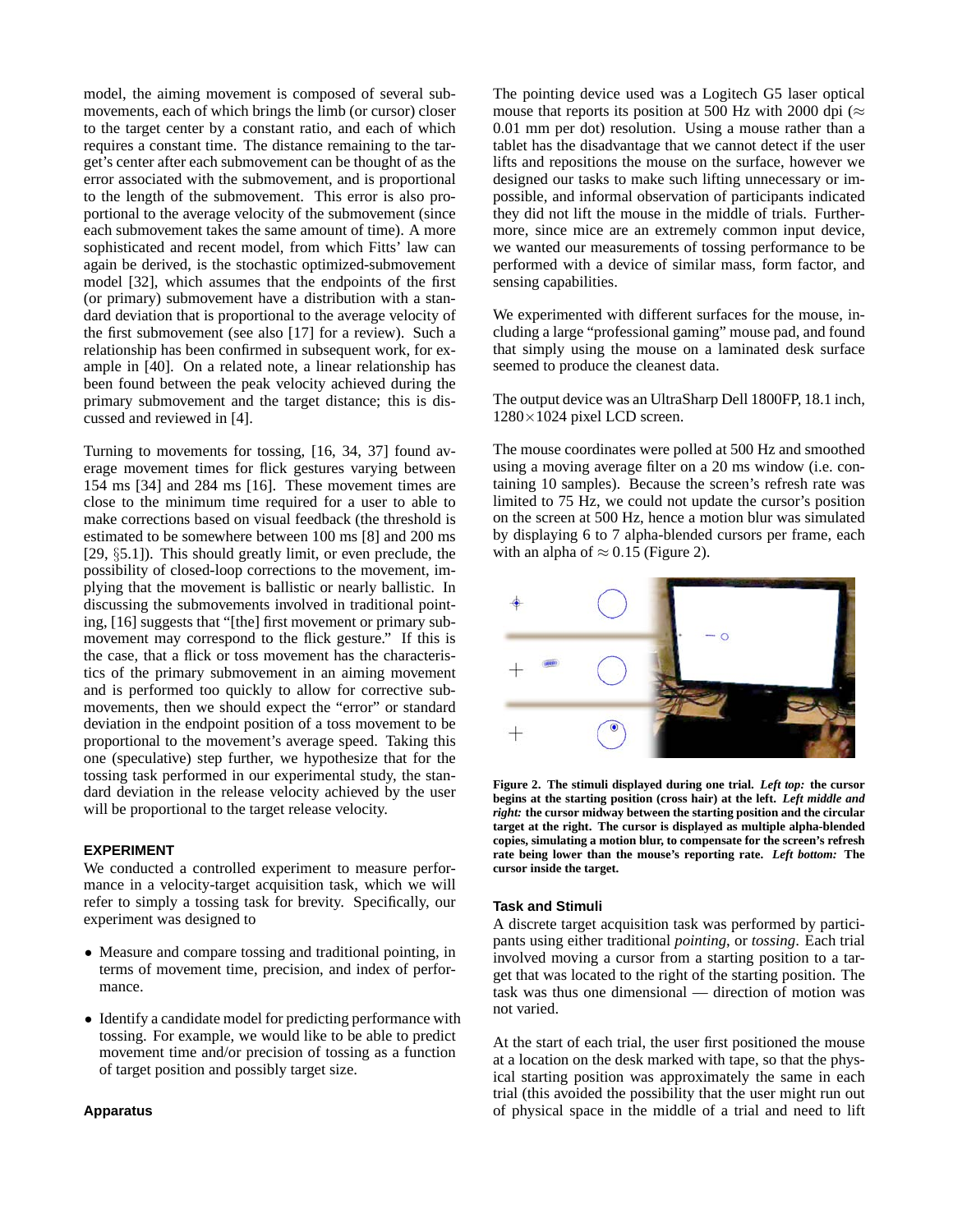and reposition the mouse). The user then pressed and held the mouse button to signal they were ready. The cursor then appeared at the starting location on the screen (and, in the case of the full experiment, this was followed by a pause called the *foreperiod*, used to prevent anticipatory movement initiation, as explained later). This was followed by the appearance of the target, after which the user began moving the mouse to acquire the target. The mouse button was held down throughout the trial, until the target was acquired. After target acquisition, there was a 1 second pause during which output was frozen to allow the user to see how close they got to the target, providing feedback to allow the user to adjust their performance in subsequent trials.

In the case of the *pointing* tasks, the physical displacement on screen of the cursor matched the physical displacement of the mouse, i.e. the gain or C:D ratio was 1, with no cursor acceleration.

In the case of the *tossing* tasks, displacements in the cursor corresponded directly to the velocity of the mouse. Hence, the *x*-coordinate of the cursor, measured with respect to the cursor's starting position, was proportional to the speed at which the mouse moved to the right. Accelerating the mouse toward the right caused the cursor to move to the right, whereas subsequently decelerating the mouse caused the cursor to move left, and if the mouse came to rest in a motionless position then the cursor returned to its starting position. The gain in this case was chosen so that the most extreme target to be acquired by the user (32 cm from the cursor's starting position on screen) would correspond to a mouse velocity of 1 m/s to the right; i.e., the C:D ratio was  $(1 \text{ m/s})/(32 \text{ cm}) =$  $3.125$  s<sup>-1</sup>. Our own informal testing indicated that 1 m/s was close to the upper limit of limb movement, and [9] found a maximum limb speed of about 1.5 m/s.

For both *pointing* and *tossing* tasks, the location of the most extreme target (at 32 cm) was chosen so that the screen had a large margin of empty space to the right of the target, so that the cursor would remain visible in the event of overshooting.

Our design required the user to drag the mouse, i.e. with the mouse button held down, in trials for both pointing and tossing. This is because we feel that practical uses of tossing would likely require dragging, and we did not want our experimental comparison to give pointing an unfair advantage by allowing pointing to be done without dragging. (Previous research has shown that dragging results in a lower index of performance [30].)

For each of the tasks, we had to choose between presenting targets as either circles with a given size, or as crosshairs marking a point target with no size (Figure 3). Traditional pointing tasks are performed with a target with a given size, and participants are asked to acquire the target anywhere within its area. We could have given users the same goal in a tossing task using circular targets, however we were concerned that this would have only allowed us to measure an error rate indicating how often the user falls anywhere on the particular targets used in the experiment. For example, a large target might encourage the user to toss with less precision, preventing us from measuring their best possible performance. Ideally, we would instead prefer to ask users to toss as closely as possible to a given point target, and measure the resulting "best possible" distribution around the target. Such a distribution would provide us with more information, and should theoretically allow us to calculate the error rate resulting from choosing any given target size. However, to make the comparison between pointing and tossing fair, we wanted to use the same kind of targets in both tasks, and we did not know if using point targets in a traditional pointing task would result in behavior governed by Fitts' law. In the end, we made different choices of target type for the pilot and the full experiment, as explained later.



**Figure 3. The cursor traveling from the starting position on the left toward a target on the right. There are two ways of displaying the target.** *Top:* **crosshair (i.e. point) target.** *Bottom:* **circular target.**

Another issue we faced was how to complete a tossing action. In both pointing and tossing tasks, the goal was to *release* when the cursor was over, or as close as possible to, the target on screen. (In tossing, this meant the goal was to release when the mouse had reached the target velocity.) We decided to investigate two methods for release: *manual release*, where the user manually releases the mouse button to indicate that they have completed the desired physical motion, and *automatic release*, where the end of the input motion is determined automatically, regardless of when the user releases the mouse button.

To inform the design of a full experiment, including what kind of targets to use, we first performed a pilot experiment to gather some initial data.

### **Pilot Study**

The pilot study involved 2 users, and involved both pointing and tossing, as well as circular targets and crosshair targets. There were four main conditions: Pointing, with Manual release, at crosshair targets (PM-+); Pointing, with Manual release, at circular targets with a 2 cm diameter (PM-O); Tossing, with Manual release, at crosshair targets (TM-+); and Tossing, with Automatic release, at crosshair targets (TA-+). The first two conditions were to test if target type would make a difference in traditional pointing, and the last two were to test the automatic release in tossing.

In tossing, automatic release occurred when the peak (i.e. maximum) velocity was detected in the input motion, and this peak velocity was used as the input velocity for the toss. (Note that peak velocity is also used by [4] for predictively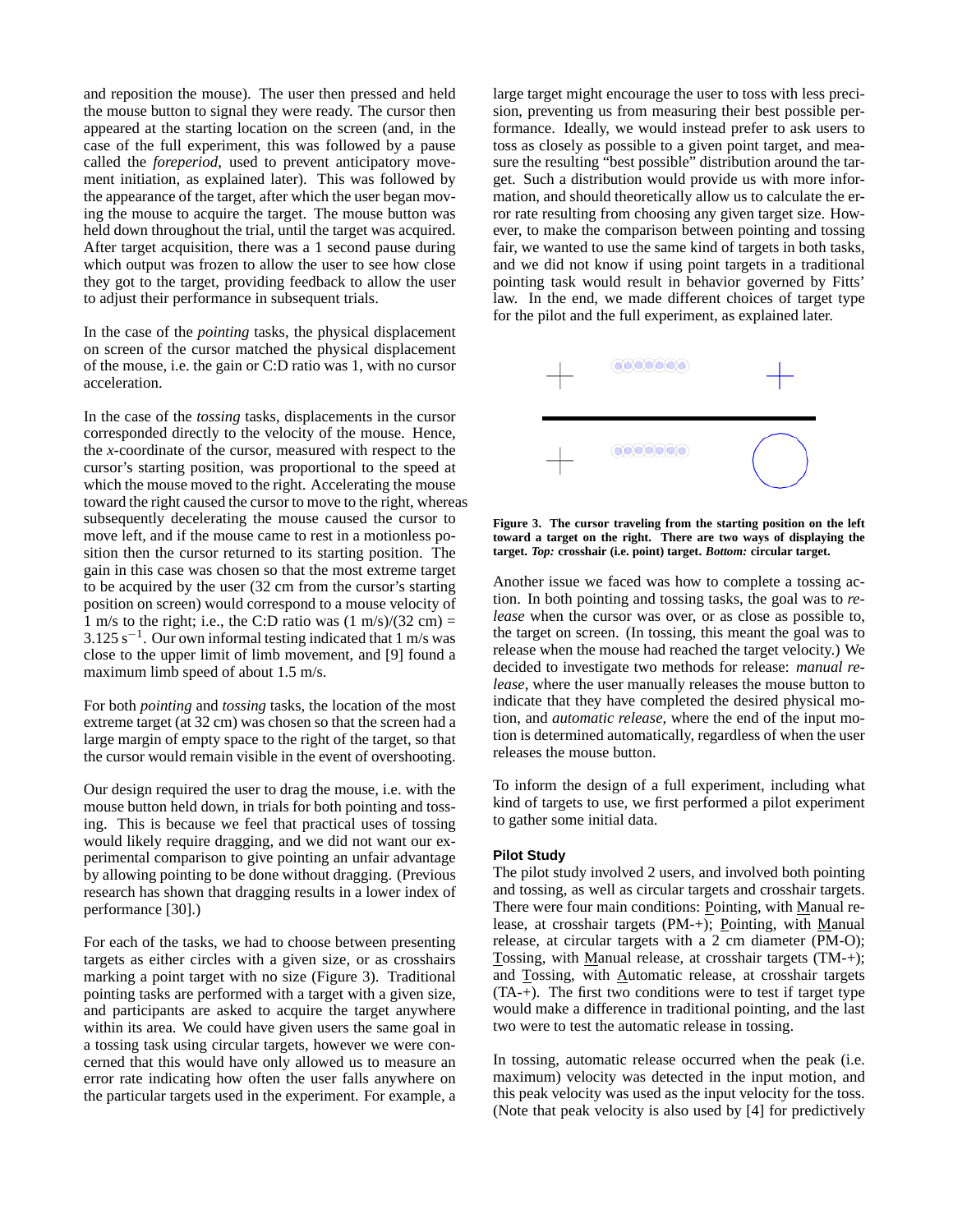completing movements, however their work is aimed at improving pointing rather than tossing, and they do not examine the standard deviation of the peak velocity as a function of target distance as we do.) Detecting this peak in real time was done simply by waiting for the velocity to decrease repeatedly over a small number *N* of samples (with  $N \approx 5$ ), and assuming that the velocity encountered *N* samples earlier is the peak for the whole motion. Such an automatic release might yield better performance than manual release for four reasons. First, requiring the user to release the button when they reach their desired velocity might interfere with the execution of their movement. Second, using the peak velocity of the user might make it easier for the user to achieve larger target speeds. Third, there is prior evidence that, when throwing darts, people release the dart close to the peak velocity of the throw (about 2-11 ms before peak velocity [38]). Fourth, the slope of the velocity curve is zero at the peak and therefore minimally sensitive to small errors in *when* the curve is sampled, whereas sampling the curve anywhere else where the slope is non-zero will result in a larger variance if the sample's timing (e.g. the user's timing of the button release) is slightly off.

To further illustrate the distinction between manual release and (automatic) release at peak velocity, Figure 4 shows a physical analog where both types of release are possible.



**Figure 4. Two ways of physically accelerating and releasing a puck with** velocity  $v_0$ . Left: The hand presses down and drags the puck to acceler**ate it, lifting off the puck to release it at some moment in time that may not coincide with the hand's peak velocity.** *Right:* **The hand pushes the puck forward to accelerate it. As soon as the hand decelerates (i.e. after reaching its peak velocity), contact is "automatically" lost with the puck.**

For each of the 4 main conditions, there were 5 targets, displayed on-screen at distances of 2, 4, 8, 16, and 32 cm from the starting position. (In the case of tossing, each target distance corresponded to a target velocity, with the target at 32 cm corresponding to 1 m/s, and others corresponding to linearly smaller velocities. For example, the target at 2 cm corresponded to 6.25 cm/s.) For each main condition, users performed 25 practice trials (5 for each target distance) followed by 250 trials (50 repetitions for each target distance) in random order. Hence, there were 2 participants  $\times$  4 main conditions (PM-+, PM-O, TM-+, TA-+)  $\times$  5 target distances  $\times$  50 repetitions = 2000 trials in total.

For brevity, we only mention three results of the pilot study here. First, in tossing, the error in the final position was so large that users were rarely within a 1 cm radius of the targets, suggesting that even if 2 cm diameter circular targets had been used in the tossing tasks, it would have made little or no difference to the distribution of final positions. Thus, in the full experiment, for consistency with pointing tasks that traditionally use targets having some size, we used 2 cm circular targets in all conditions in the full experiment. A second result of the pilot was that the automatic release mechanism in tossing worked well, and seemed to work better than manual release. Thus, in the full experiment, we added a condition which tested a similar kind of automatic release condition for normal pointing, to make the main conditions symmetrical. Finally, a third finding from the pilot was that we observed that users sometimes started moving before a trial had begun, in anticipation of the target. To eliminate this in the full experiment, we added a random foreperiod, which we explain below.

#### **Full Study**

#### **Participants**

The full experiment involved 12 right-handed participants.

#### **Conditions**

The full experiment crossed the *technique* (Pointing or Tossing) and *release-type* (Manual or Automatic) variables, yielding 4 main conditions, abbreviated as PM, PA, TM, and TA. In all conditions, targets were circles with a 2 cm diameter. In the PA (pointing with automatic release) condition, the automatic release occurred when the mouse's speed dropped below 50 mm/s for 50 ms.

As mentioned earlier, the data collected in the pilot study indicated that users often began moving the mouse before the start of the trial. In other words, users would initiate movement slightly before pressing the mouse button down, in anticipation of the target that would appear. Thus, the mouse would already have momentum to the right when the trial began. For the full experiment, we prevented such anticipatory processes by imposing a pause of random duration, called a *foreperiod*, between the mouse button down press, and the appearance of the target. The foreperiod lasted between 600 and 1400 ms, and during this period no mouse motion was allowed. At the end of the foreperiod, the target would appear, and users were then allowed to begin moving toward it.

For each of the 4 main conditions, users were given the following instructions:

"Your goal will be to quickly bring a cursor inside circular targets. If you are unable to bring the cursor inside the target, try to be as close as possible."

and then performed 25 practice trials (5 for each target distance) followed by 125 trials (25 repetitions for each target distance) in random order. Hence, there were 12 participants  $\times$  2 techniques (Pointing and Tossing)  $\times$  2 release-types (Manual and Automatic)  $\times$  5 target-distances (2, 4, 8, 16, and 32 cm)  $\times$  25 repetitions = 6000 trials in total. As in the pilot study, a target distance of 32 cm corresponded to a velocity of 1 m/s in the tossing conditions.

In choosing the order of presentation of conditions, we decided that the two pointing conditions should always appear before the two tossing conditions, because the pointing con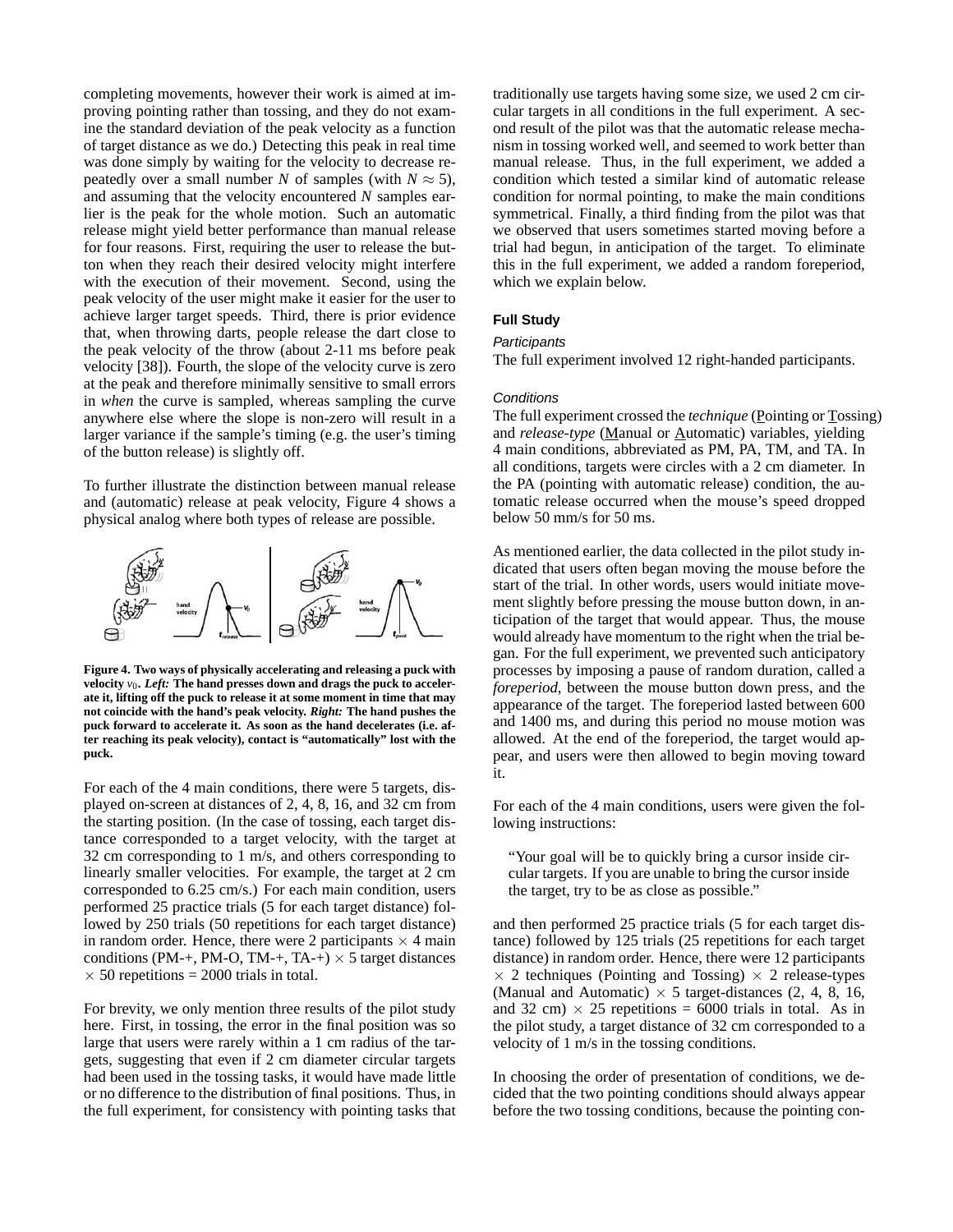ditions were much more familiar to users. However, within each pair of conditions we varied the ordering, resulting in a total of 4 orderings (PM,PA,TM,TA), (PM,PA,TA,TM), (PA,PM,TM,TA), (PA,PM,TA,TM) that were each assigned to one quarter of the participants.

# **Results and Discussion of Full Study**

#### Movement Time

For all conditions, movement time MT was measured between the start of the movement (defined to occur when velocity went above 30 mm/s for 50 ms) and the end of the movement (defined to occur when velocity dropped below 30 mm/s for 50 ms — these thresholds are based on [11]). Thus, movement time did not include reaction time. Note that, in the TA condition, the time between onset of movement and automatic release of target (occurring at the peak velocity) is *less* than the MT we defined, however our MT better reflects the total temporal cost of the user's action, especially in the context of repeated target acquisitions (where the user would have to terminate the movement for one toss before initiating another toss).

Figure 5 shows MT broken down by target distance for each condition. Analysis of variance revealed two main effects on MT: one for technique  $(F_{1,11} = 154.24, p < .001)$ , meaning that the tossing conditions required significantly less time than the pointing conditions, and another main effect for target-distance  $(F_{4,44} = 524.64, p < .001)$ .



**Figure 5. The movement time for each target distance, by condition. Error bars show the standard error of the mean (i.e.,**  $\sigma / \sqrt{N}$ **). In the tossing conditions, each target distance corresponds to a target velocity (2 cm corresponds to 6.25 cm/s, 32 cm corresponds to 1 m/s, etc., in a linear fashion).**

For each of the main conditions, the movement times were fit to a straight line with linear regression with respect to index of difficulty (Table 1). As is often done in experiments involving Fitts' law, the regression was performed on aggregated data, i.e. on average movement times, so only 5 data points were used for each regression. Table 1 completely specifies the 5 data points used in each regression, as can be verified by the reader. We note that the correlation coefficient  $r$  is at least  $0.99$  in all conditions. Consulting a standard table of significance levels, we find that any *r* value greater than 0.9, computed from 5 data points, is significant

 $(p < .05)$ . Thus, Fitts' law can be used to model average movement time in all conditions.

|     | Movement Time $MT$ in ms, for each Index of Difficulty<br>$ID = \log_2((\text{Target Distance in cm})/2 + 1)$ in bits |         |         |             |             | Linear Regression of<br>$MT$ with respect to $ID$ |           |       |
|-----|-----------------------------------------------------------------------------------------------------------------------|---------|---------|-------------|-------------|---------------------------------------------------|-----------|-------|
|     |                                                                                                                       |         |         |             |             |                                                   |           |       |
|     | 1.000                                                                                                                 | 1.585   | 2.322   | 3.170       | 4.087       | slope                                             | intercept |       |
|     | <b>bits</b>                                                                                                           | bits    | bits    | <b>bits</b> | <b>bits</b> | $m_{MT}$                                          | $b_{MT}$  |       |
| PM: | 192.947                                                                                                               | 284.017 | 433.801 | 572.673     | 795.101     | 193.276                                           | $-14.505$ | 0.997 |
| PA: | 195.493                                                                                                               | 285.087 | 465.386 | 600.402     | 880.844     | 218,708                                           | $-46.642$ | 0.993 |
| TM: | 92.599                                                                                                                | 126.446 | 156.841 | 215.706     | 295.337     | 64.360                                            | 20.806    | 0.991 |
| TA: | 86.705                                                                                                                | 122.725 | 155.508 | 206.173     | 290.413     | 63.796                                            | 17.099    | 0.990 |

**Table 1. Average movement times** *MT* **in ms for each target distance, by condition, and the result of linear regressions. The conditions PM, PA, TM, TA correspond to Pointing with Manual and Automatic release, and Tossing with Manual and Automatic release, respectively.**

#### Error in Final Position

For each target distance *d*, there is a distribution of final positions achieved by the user with mean  $\mu$  and standard deviation <sup>σ</sup>. We characterize the distribution by its constant error  $CE = \mu - d$  (i.e., a negative *CE* indicates systematic undershoot) and variable error  $VE = \sigma$  (a synonym for the standard deviation). Tables 2 and 3 show the values of *CE* and *VE* for all conditions, and the results of linear regressions, now with respect to target distance rather than index of difficulty *ID*. (We also performed regressions of *CE* and *VE* with respect to *ID*, but these result in *r* values closer to zero.) Again, regressions were performed on aggregated data, with 5 data points for each regression, hence all *r* values greater than 0.9 (or less than  $-0.9$ ) are significant ( $p < .05$ ).

|     | Constant Error CE in cm.       |           |           |           |                 | Linear Regression of CE with |           |          |  |
|-----|--------------------------------|-----------|-----------|-----------|-----------------|------------------------------|-----------|----------|--|
|     | for each Target Distance in cm |           |           |           |                 | respect to Target Distance   |           |          |  |
|     | 2 cm                           | 4 cm      | 8 cm      | 16 cm     | $32 \text{ cm}$ | slope                        | intercept |          |  |
|     |                                |           |           |           |                 | $m_{CE}$                     | $b_{CE}$  |          |  |
| PM: | 0.0209                         | $-0.1095$ | $-0.0440$ | 0.0839    | $-0.0749$       | $-0.0005$                    | $-0.0191$ | $-0.071$ |  |
| PA: | $-0.1154$                      | $-0.3666$ | $-0.3304$ | $-0.4214$ | $-1.2714$       | $-0.0348$                    | $-0.0697$ | $-0.951$ |  |
| TM: | $-0.0810$                      | $-0.8796$ | $-2.3695$ | $-5.1826$ | $-7.9906$       | $-0.2631$                    | $-0.0378$ | $-0.983$ |  |
| TA: | 0.5751                         | 0.5326    | $-0.1025$ | $-2.4999$ | $-4.6407$       | $-0.1847$                    | 1.0638    | $-0.986$ |  |
|     |                                |           |           |           |                 |                              |           |          |  |

**Table 2. Constant error***CE* **in cm for each target distance, by condition, and the result of linear regressions. Most of the** *CE* **values are negative, indicating undershoot (i.e. the mean of the distribution is to the left of the target center). Not surprisingly,** *CE* **is small in the pointing conditions. In the tossing conditions,** *CE* **increases negatively with target distance, in a roughly linear fashion (***r* **somewhat close to** −1**), and is reduced in the automatic release condition.**

|     | Variable Error $VE$ in cm,     |        |        |        |                 | Linear Regression of $VE$ with $\parallel$ |           |       |  |
|-----|--------------------------------|--------|--------|--------|-----------------|--------------------------------------------|-----------|-------|--|
|     | for each Target Distance in cm |        |        |        |                 | respect to Target Distance                 |           |       |  |
|     | $2 \text{ cm}$                 | 4 cm   | 8 cm   | 16 cm  | $32 \text{ cm}$ | slope                                      | intercept |       |  |
|     |                                |        |        |        |                 | $m_{VE}$                                   | $b_{VE}$  |       |  |
| PM: | 0.2911                         | 0.3188 | 0.3516 | 0.3567 | 0.3135          | 0.0003                                     | 0.3227    | 0.131 |  |
| PA: | 0.4986                         | 0.7247 | 1.1395 | 2.1059 | 3.4555          | 0.0992                                     | 0.3552    | 0.997 |  |
| TM: | .3773                          | 1.6560 | 2.6330 | 4.6122 | 8.0084          | 0.2247                                     | 0.8709    | 0.999 |  |
| TA: | .1587                          | 1.1038 | 1.5511 | 2.9463 | 5.4755          | 0.1508                                     | 0.5767    | 0.995 |  |

**Table 3. Variable error** *VE* **in cm (i.e., the standard deviation) for each target distance, by condition, and the result of linear regressions. Not** surprisingly,  $VE$  is small when pointing with manual release. In the **tossing conditions,** *V E* **increases with target distance, in a linear fashion (***r* **close to** 1**), and is reduced in the automatic release condition.**

For *CE*, analysis of variance revealed three main effects: technique ( $F_{1,11} = 46.94$ ,  $p < .001$ ), release-type ( $F_{1,11} =$ 5.94,  $p < .05$ ), and target-distance ( $F_{4,44} = 44.73$ ,  $p < .001$ ). For *VE*, there were two main effects: technique  $(F_{1,11} =$ 77.23,  $p < .001$ ), and target-distance ( $F_{4,44} = 51.39$ ,  $p <$ .001). It follows that pointing had a significantly lower *CE* and *VE* than tossing. Among the interactions found, two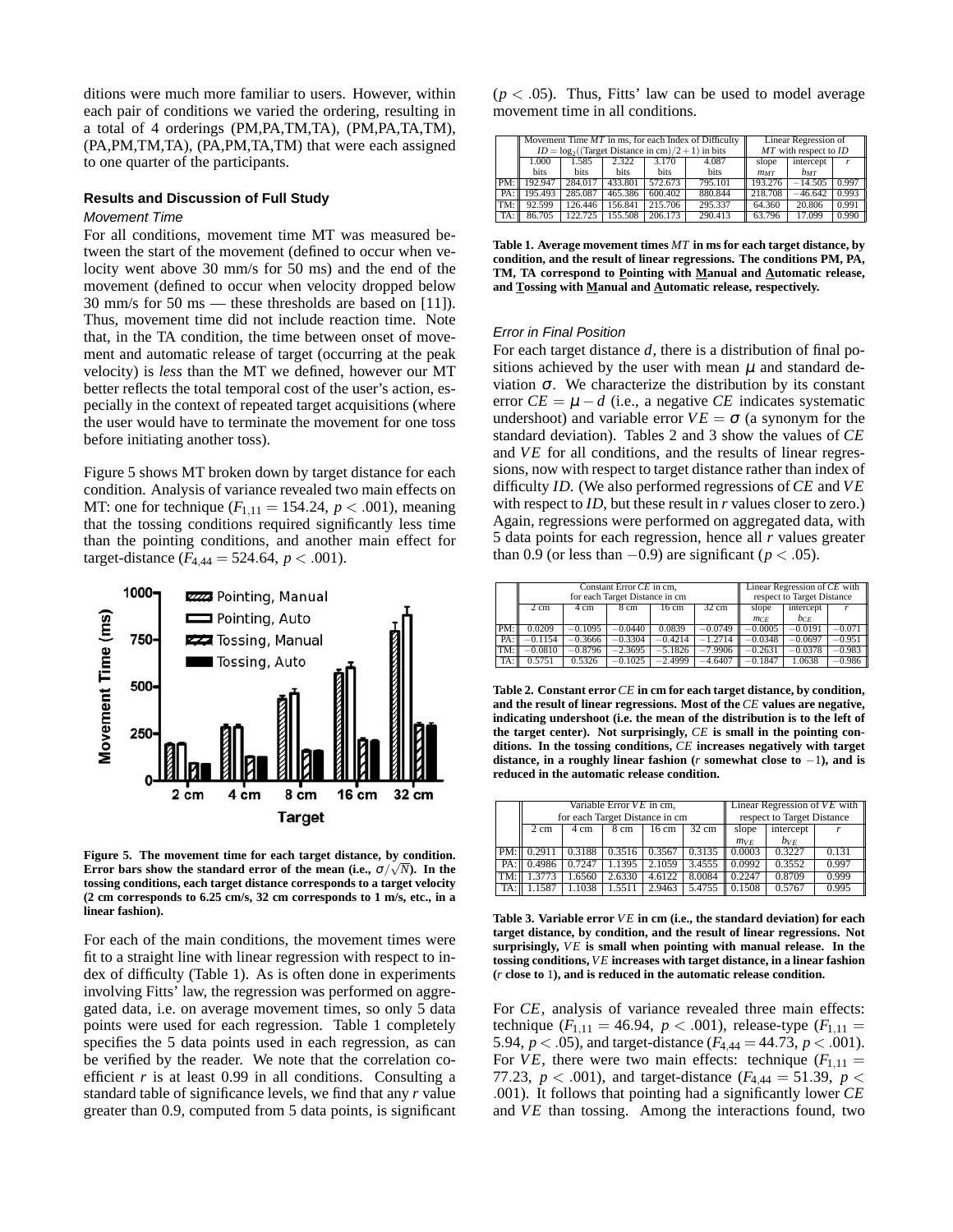2-way interactions were notable: a technique by releasetype interaction  $(F_{1,11} = 14.70, p < .01)$  for *CE*, and a technique by release-type interaction  $(F_{1,11} = 33.44, p < .001)$ for *VE*. These interactions reflect the fact that automatic release made *pointing* significantly *worse* in terms of *CE* and *VE*, whereas automatic release also made *tossing* significantly *better* in terms of *CE* and *V E*.

Figures 6-9 depict the distribution of final positions as a function of target distance for each of the 4 main conditions, and Figure 10 shows a theoretical case. In all five figures 6-10, the axes are set to the same scale, and the height of the error bars is set to 4.133 standard deviations (i.e.  $\pm \sqrt{\pi e/2} \sigma \approx \pm 2.066 \sigma$  around the mean, or a width of 4.133 times the *VE* values in Table 3). This width encompasses

$$
\mathrm{erf}(\sqrt{\pi e/2}/\sqrt{2}) \approx 96\%
$$

of the distribution, corresponding to an error rate of about 4%. 4.133 $\sigma$  is also the effective width  $W_e$  of the targets, as defined and explained in [29].

Figures 6-9 contain the following 3 kinds of lines: (1) a dotted line  $y = x$  passing through the center of the targets, (2) a solid line  $y = x + m_{CE}x + b_{CE}$  showing the line that best fits the centers of the distributions, where *mCE* and *bCE* are the slope and intercept taken from the appropriate linear regression in Table 2, and (3) dashed lines  $y = x + m_{CE}x + b_{CE} \pm$ 2.066( $m_{V}x + b_{V}$ ) showing the effective target width, where  $m_{VE}$  and  $b_{VE}$  are similarly taken from the regressions in Table 3.

Not surprisingly, in the pointing with manual release (PM) condition, the *CE* and *VE* are small and approximately constant across target distances (Figure 6). This is because the user can reduce the error in the final location by simply performing corrective submovements as required, prolonging the movement time. In the other three conditions, however, especially TM and TA, the correlation coefficients in Tables 2 and 3 are high, and the corresponding Figures 7-9 indicate there is a linear relationship between *CE* and target distance, and also between *VE* and target distance.

Unfortunately, the  $VE$  in the tossing conditions is so high that the error bars in Figures 8 and 9 overlap vertically to a large degree. This means that, in a practical setting, tosses by the user toward the same 5 targets would be misinterpreted by the computer much more often than 4% of the time. For reliably distinguishable targets (i.e. with an error rate of 4% or less), in the TM condition, there appears to be room for only two targets in the velocity domain: one at 2 cm (i.e. 6.25 cm/s), and one at 32 cm (i.e. 1 m/s). In the TA condition, however, the error is smaller, and there appears to be room for *three* reliably distinguishable targets, as shown in Figure 10.

#### **Indices of Performance of Pointing and Tossing**

Of the four techniques tested in the full experiment, the most successful pointing and tossing techniques were PM and TA, respectively. There are a couple of issues to consider to in-



**Figure 6. Performance in the pointing with manual release condition. Not surprisingly, the distributions of final positions are tightly clustered around the line**  $y = x$ , because in general users were able to fall within **each target regardless of target distance.**



**Figure 7. Performance in the pointing with automatic release condition. A small negative constant error (shown by the solid line appearing below the dotted line) is seen, as well as a variable error that grows with target distance.**

form a proper comparison of these two techniques.

First, as shown in Figure 5 and Table 1, tossing with automatic release can be performed faster than pointing with manual release, however this comes at the cost of a higher constant error *CE* and variable error *VE* (Tables 2 and 3). Thus, there is a tradeoff between the PM and TA techniques that complicates comparison.

The second, more subtle issue to consider, is related to the *target distance* that was manipulated as an independent vari-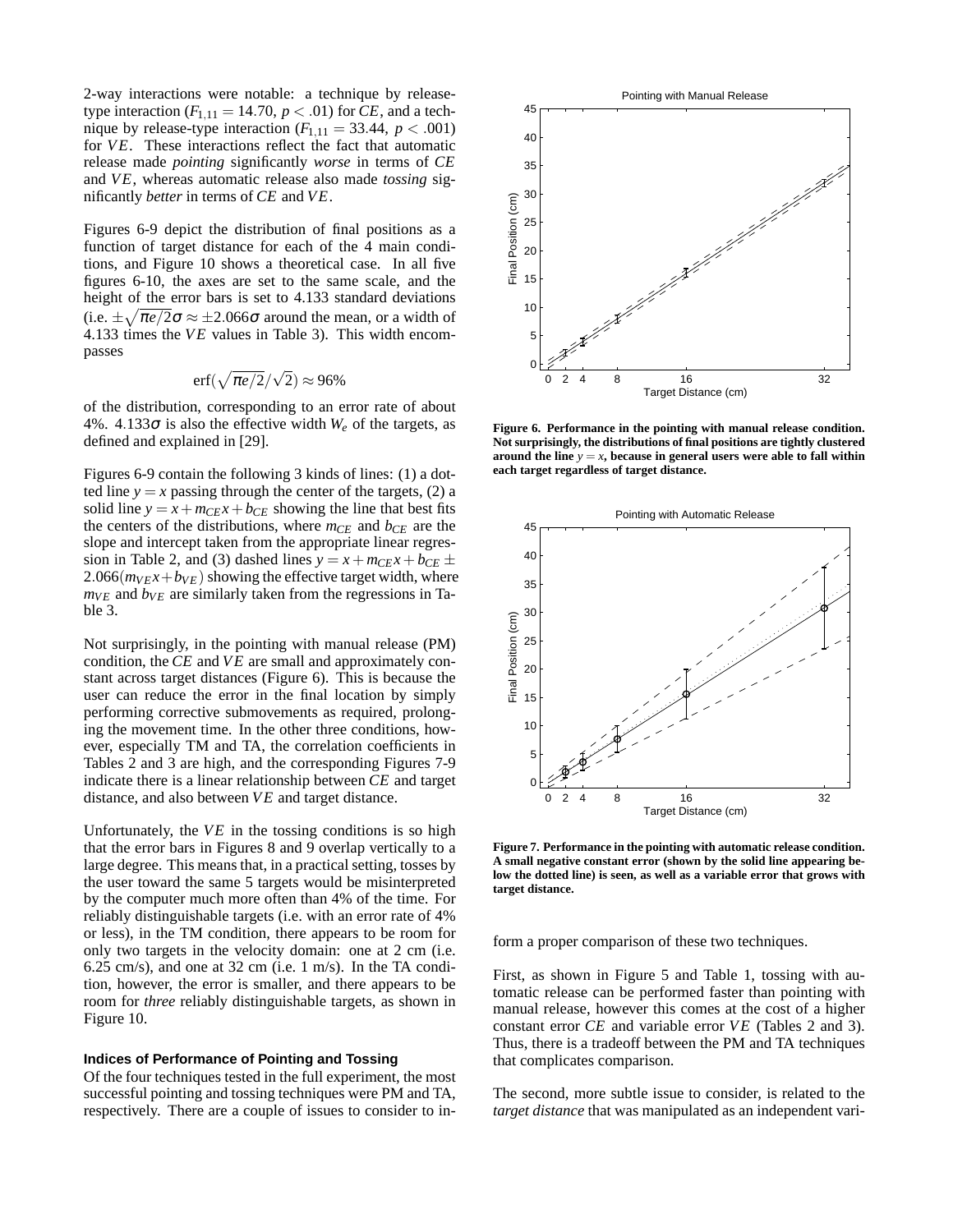

**Figure 8. Performance in the tossing with manual release condition. The effective widths of the targets at 2 and 32 cm do not overlap in space, however there does not seem to be room to add a 3rd nonoverlapping target in between them.**



**Figure 9. Performance in the tossing with automatic release condition. The effective widths of the targets at 2 and 32 cm do not overlap in space, and furthermore there appears to be room to fit a 3rd nonoverlapping target in between them (see Figure 10).**

able. As already mentioned, in the pointing conditions, the C:D ratio was 1, so the target distance was the same onscreen and in the physical domain. For convenience, the same on-screen target distances were used in the tossing conditions, however in the physical domain these target distances corresponded to *velocities* to be acquired by the user. The fact that an on-screen target distance of 2 cm corresponded to a velocity of 6.25 cm/s is simply a consequence of the C:D ratio used in our tossing conditions. Had we used a different C:D ratio for tossing, but kept the same target velocities, this would have changed the on-screen target dis-



**Figure 10. Theoretical performance in the tossing with automatic release condition. Two of the experimentally measured distributions are shown (the ones at target distances of 2 and 32 cm from Figure 9) in black. In addition, a theoretical distribution, found through interpolation, is shown in red. The dotted lines clearly show that the error bars do not overlap in space, hence there appears to be room for 3 targets with non-overlapping effective widths.**

tances for tossing. Thus, comparisons between techniques at each target distance, such as those in Figure 5 and Tables 1- 3, are arguably misleading.

Therefore, to properly compare the PM and TA techniques, we calculate their respective index of performance *IP* (i.e. their bandwidth, or throughput). To do this, we first need to properly account for the large *V E* with tossing by using the effective width *W<sup>e</sup>* of the targets for each technique [29]. In addition, because of the large *CE* with tossing, we also calculate the effective distance  $D_e$  of each target for each technique. Table 4 shows these effective quantities and Table 5 shows the resulting regressions.

|           | <b>Target Distance</b>       | 2.000   | 4.000    | 8.000    | 16.000   | 32.000   |
|-----------|------------------------------|---------|----------|----------|----------|----------|
|           | СE                           | 0.021   | $-0.110$ | $-0.044$ | 0.084    | $-0.075$ |
|           | $D_e$ = Target Distance + CE | 2.021   | 3.891    | 7.956    | 16.084   | 31.925   |
| <b>PM</b> | VE.                          | 0.291   | 0.319    | 0.352    | 0.357    | 0.314    |
|           | $W_e = 4.133 \, VE$          | 1.203   | 1.318    | 1.453    | 1.474    | 1.296    |
|           | $ID_e = \log_2(D_e/W_e + 1)$ | 1.422   | 1.983    | 2.695    | 3.574    | 4.680    |
|           | MТ                           | 192.947 | 284.017  | 433.801  | 572.673  | 795.101  |
|           |                              |         |          |          |          |          |
|           | <b>Target Distance</b>       | 2.000   | 4.000    | 8.000    | 16.000   | 32.000   |
|           | CE                           | 0.575   | 0.533    | $-0.103$ | $-2.500$ | $-4.641$ |
|           | $D_e$ = Target Distance + CE | 2.575   | 4.533    | 7.898    | 13.500   | 27.359   |
| TA        | V E                          | 1.159   | 1.104    | 1.551    | 2.946    | 5.476    |
|           | $W_e = 4.133 \, V E$         | 4.789   | 4.562    | 6.410    | 12.176   | 22.629   |
|           | $ID_e = \log_2(D_e/W_e + 1)$ | 0.621   | 0.995    | 1.158    | 1.076    | 1.143    |

Table 4. Effective distance  $D_e$ , effective width  $W_e$ , effective index of dif**ficulty** *IDe***, and related quantities for the pointing with manual release (PM) and tossing with automatic release (TA) conditions.**

To find the index of performance *IP* for each technique, one approach is to define  $IP = 1/b$  where *b* is the slope of the regression line. This results in  $IP = 1/(184.438 \text{ ms/bit}) =$ 5.42 bits/s for the PM condition, and  $IP = 1/(253.773 \text{ ms/bit}) =$ 3.94 bits/s for TA. However, the  $IP = 1/b$  definition has the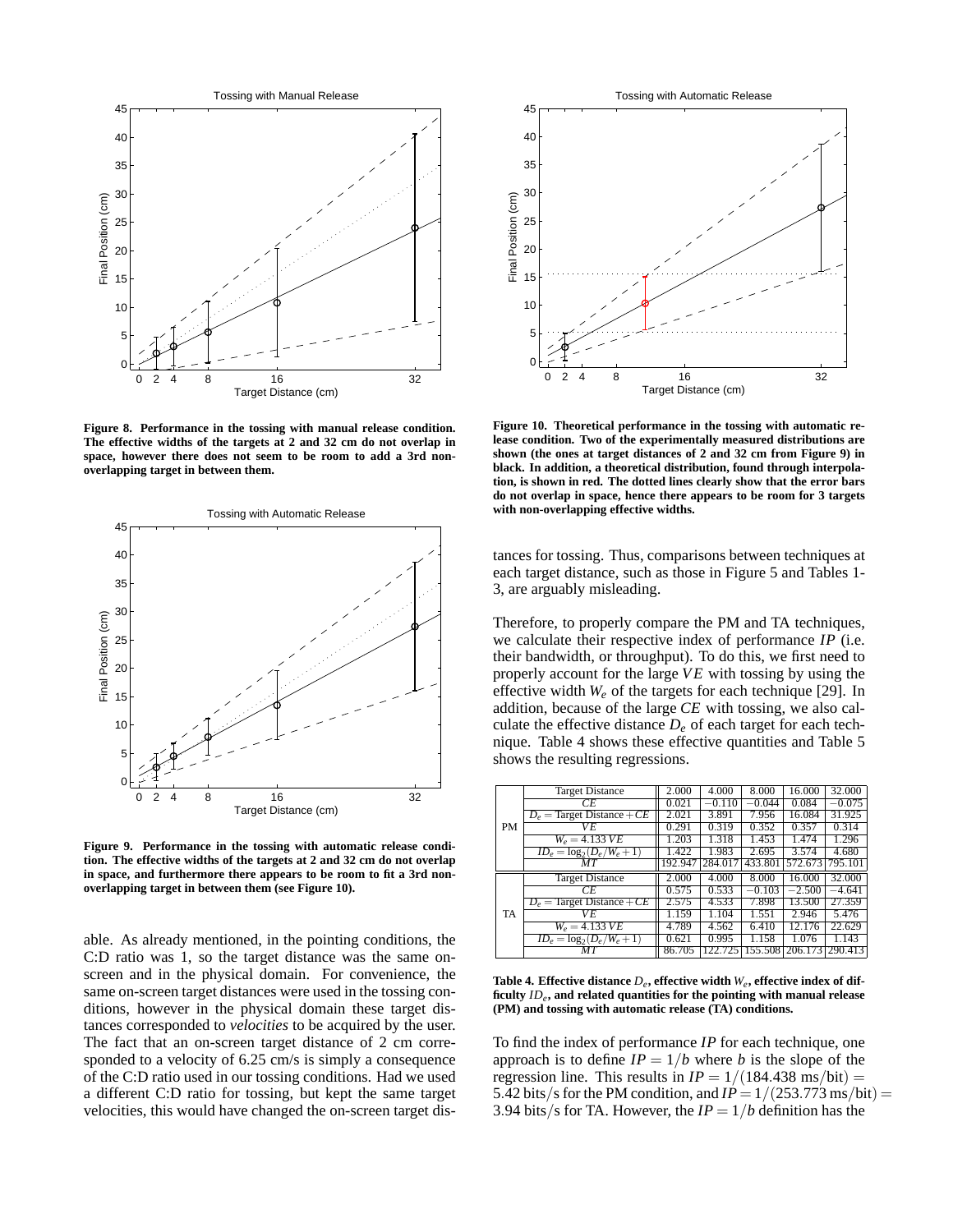|     | Linear Regression of        |           |       |  |  |  |
|-----|-----------------------------|-----------|-------|--|--|--|
|     | $MT$ with respect to $ID_e$ |           |       |  |  |  |
|     | slope                       | intercept |       |  |  |  |
| PM: | 184.438                     | $-73.798$ | 0.999 |  |  |  |
| TA: | 253.773                     | -81.182   | 0.707 |  |  |  |

**Table 5. Linear regressions of** *MT* **using effective index of difficulty.**

disadvantage of not taking into account the intercept *a* of the regression. Furthermore, we note that in Table 4, all the *ID<sup>e</sup>* values for TA are below 1.2 bits (making it all the more important to take *a* into account), and the *r* value for TA in Table 5 is only about 0.7. Thus, it is doubtful that the slope of the regression line for TA will, by itself, accurately reflect the bandwidth of the technique.

An alternative definition of the index of performance is  $IP =$  $\overline{ID_e}/\overline{MT}$ , where  $\overline{ID_e}$  and  $\overline{MT}$  are the average effective index of difficulty and average movement time, respectively (see [41, 39] for discussion of these and other approaches to calculating index of performance). This definition implicitly takes into account the intercept *a*, but has the disadvantage that it depends on the range of (distance,width) target values used in the experiment. However, as already mentioned, the target distances were chosen to cover most, if not all, of the full range of reasonable tossing speeds, thus we expect this definition to yield more meaningful values of *IP*. Performing the calculation, in the PM condition,  $IP = (2.871 \text{ bits})/(455.708 \text{ ms}) = 6.30 \text{ bits/s}$ , and in the TA condition,  $IP = (0.999 \text{ bits})/(172.305 \text{ ms}) = 5.80 \text{ bits/s}.$ The difference in *IP* values is less than 10%.

Thus, although tossing is faster than pointing, these calculations indicate that the loss of precision with tossing is such that information cannot be expressed quite as efficiently with tossing as it can be with pointing. Of course, our experiment only tested one set of conditions, and future work may find different results. However, assuming that tossing has indeed a smaller bandwidth than pointing, it would seem unwise to design interfaces where input is done exclusively through tossing, without any pointing. However, a case can still be made for interfaces that use a mixture of pointing and tossing for input. In a later section of this paper, we discuss mechanisms by which a user could switch between normal pointing and tossing. Performing such a switch is one way of telling the system that the user is interested in a different class of targets or a different class of actions, and would allow the user to perform fast, imprecise, distant displacements with tossing whenever desired. More generally, an interface could also be designed to support switching between normal pointing and one of several other possible input schemes (such as object pointing [22], a bubble cursor [21, 10], or normal pointing with a larger gain). However, having tossing as the 2nd mode has the advantage that tossing has a familiar, natural metaphor in real life, and may be easier to understand for users than other input schemes.

# **ERROR RATE AS A FUNCTION OF NUMBER OF TAR-GETS**

Although Figure 10 indicates that there should be room for a 3rd target, this is based on targets having an effective width of 4.133 standard deviations (i.e.  $\pm \sqrt{\pi e/2}\sigma \approx \pm 2.066\sigma$ around the mean), corresponding to an error rate of

$$
1-\text{erf}(\sqrt{\pi e/2}/\sqrt{2})\approx 4\%
$$

If a higher error rate is tolerable (or a lower error rate is required), or the experimental conditions are modified, then the number of allowable targets may change. Hence, we now show how to calculate, in general, the optimal placement of *N* of targets, and the estimated error rate that should result from this.

Let  $x_1$  and  $x_N$  be target distances within the range of distances that a user can reasonably achieve, with  $x_1$  near the lower end, and  $x_N$  near the upper end. We wish to choose intermediate target distances *x*2,..., *xN*−<sup>1</sup> that minimize the overlap between the distributions of final positions and thus minimize the error rate. Let  $b_{CE}, m_{CE}, b_{VE}, m_{VE}$  be slope and intercept regression constants for constant error and variable error, as in Tables 2 and 3. To simplify our analysis, we initially assume that  $b_{CE} = b_{VE} = 0$ . Figure 11 illustrates. For each target distance *x*, the distribution of final positions is centered around the mean  $\mu = x + m_{CE}x$ , corresponding to a point on the solid line in Figure 11 whose equation is  $y = x + m_{CE}x$ . The portion of a target's distribution that does not overlap (in *y*) with other targets corresponds to  $y = \mu \pm z\sigma$ , where *z* is a z-score. These non-overlapping portions are delimited by the dashed lines in Figure 11, whose equations are  $y = x + m_{CE}x \pm z(m_{VE}x)$ . (In Figures 6-10, the dashed lines correspond to a z-score of  $z = 4.133/2$ , whereas *z* has an unknown value in Figure 11.) As can be seen, the non-overlapping portions of the distributions form the vertical segments of a staircase pattern.

Given  $N$ ,  $x_1$ ,  $x_N$ , we would like to calculate *z* and the associated error rate. The staircase pattern in Figure 11 results in the values  $x_1, \ldots, x_N$  forming a geometric sequence. (To see this, consider the triangles bounded by the horizontal axis  $y = 0$ , the (dotted) vertical lines  $x = x_i$  for  $i = 1, ..., N$ , and any of the (solid or dashed) diagonal lines in the figure, and note how these triangles are similar.) The scale factor of the geometric sequence is

$$
s = \frac{x_2}{x_1} = \ldots = \frac{x_N}{x_{N-1}} = \sqrt[N-1]{\frac{x_N}{x_1}}
$$

Next, consider the value of  $y^*$ , at the boundary between the last two targets, located between *yN*−<sup>1</sup> and *yN*. The value of *y*<sup>∗</sup> can be expressed either as that of *y<sub>N−1</sub> plus* half a step (of appropriate size), or as  $y_N$  *minus* half a step (again, of appropriate size). To be precise,

$$
y^* = y_{N-1} + z(m_{VEX_{N-1}}) = y_N - z(m_{VEX_{N}})
$$

Expanding the expressions for  $y_{N-1}$  and  $y_N$ ,

$$
(1 + m_{CE})x_{N-1} + z(m_{VE}x_{N-1}) = (1 + m_{CE})x_N - z(m_{VE}x_N)
$$

Substituting in  $x_N = s x_{N-1}$  and solving for *z*, we find

$$
z = \frac{(1 + m_{CE})}{m_{VE}} \frac{(s - 1)}{(s + 1)}
$$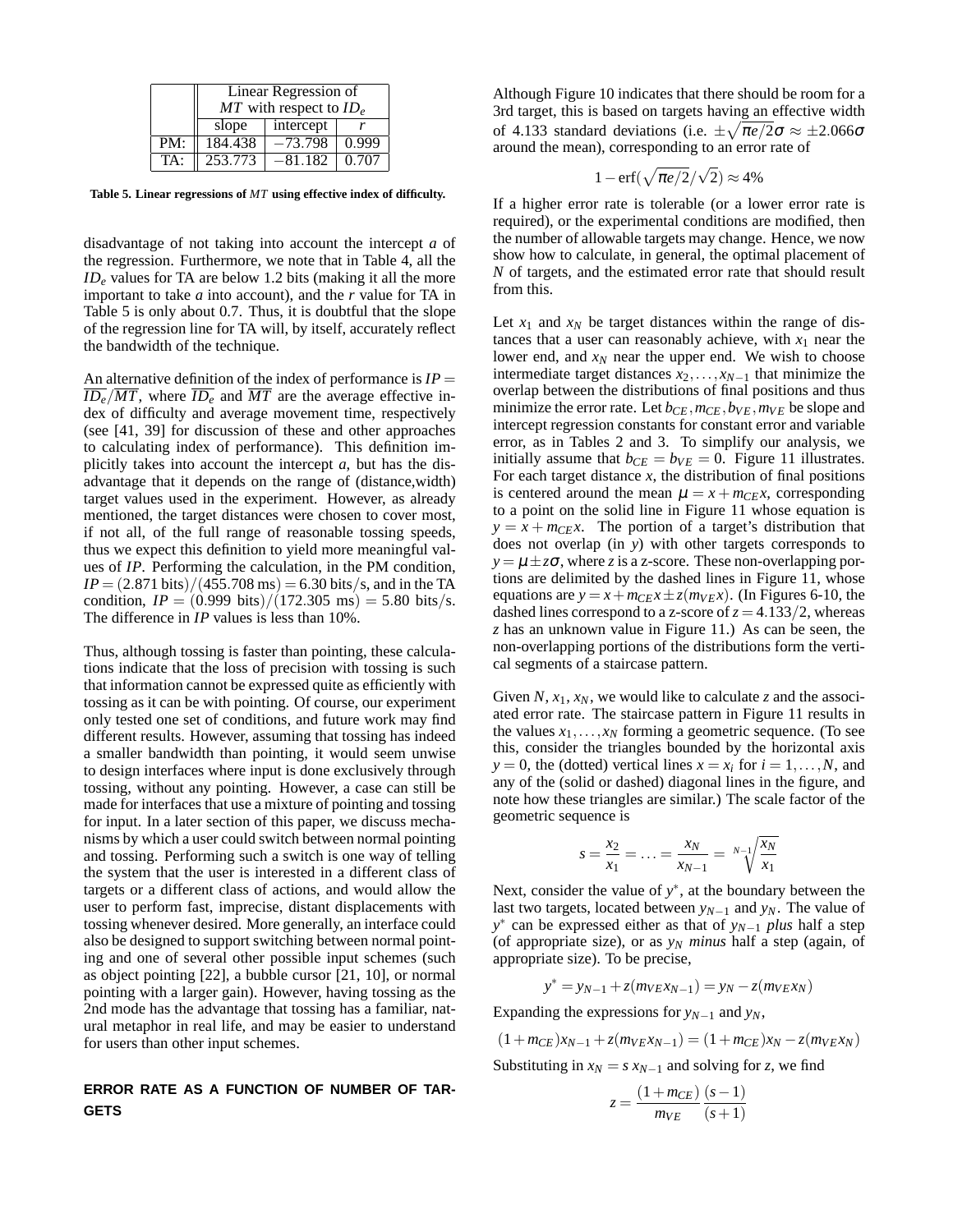

**Figure 11. A theoretical "staircase" pattern formed by having** *N* **targets** to toss to (in this case,  $N = 4$ ). The dashed lines delimit the vertical **segments of the "stairs", i.e. the portions of the distributions that do not overlap. Any tosses that fall outside the dashed lines are errors, because they will be misinterpreted as tosses to a different target. In other words, each target is effectively a vertical segment centered at some** *y<sup>i</sup>* **, and the user must toss within the vertical segment.**

Finally, assuming normal distributions, the error rate that should result from this non-overlap is  $1 - \text{erf}(z/\sqrt{2})$ .

If we now allow for non-zero values of  $b_{CE}$  or  $b_{VE}$ , it turns out that the only calculation that changes is of the scale factor, which becomes

$$
s = \sqrt[N-1]{\frac{x_N + b_{VE}/m_{VE}}{x_1 + b_{VE}/m_{VE}}}
$$

The values of *z* and of the error rate are calculated using the same expressions as before.

Taking the experimental results in the tossing with automatic release condition, we set  $x_1 = 2$ ,  $x_N = 32$ ,  $m_{CE} = -0.1847$ ,  $m_{VE} = 0.1508$ , and  $b_{VE} = 0.5767$ . We can then find the theoretical error rate as a function of the number of buttons *N*, as reported in Table 6.

|   |       |       | error rate |
|---|-------|-------|------------|
|   | 2.480 | 2.299 | 2.148 %    |
| 4 | 1.832 | 1.589 | 11.214 %   |
|   | 1 575 | 1.207 | 22.743 %   |

**Table 6. Theoretical prediction of the error rate, and other parameters, as a function of the number of discrete tossing targets** *N***, for tossing with automatic release.**

Although we have not tested the  $N = 3$  case with an appropriately positioned intermediate target, both Figure 10 and the above calculations indicate that users should be able to toss toward 3 targets in the same direction with an error rate below 4%.

The theoretical error rate of 11% for  $N = 4$  is rather high, however it may be acceptable in certain applications where the cost of an error is low. It is also possible that with a different input device, and/or a better mechanism for performing automatic release, the error rate for  $N = 4$  might be reduced.

#### **INTEGRATING TOSSING IN STANDARD USER INTERFACES**

For practical applications, an interesting design question is how to allow users to use tossing without interfering with already existing mouse actions (pointing, clicking, and normal dragging) in status quo user interfaces. If tossing is only possible when moving with the mouse button (or stylus tip) held down, then clearly tossing will not interfere with normal pointing and clicking (i.e. press-releasing). The only problem that would remain is disambiguating normal dragging from tossing. Furthermore, of all the objects (icons, windows, etc.) in an interface that might be dragged, the designer may deem some of these objects as "non-tossable". Initiating a drag on such objects, then, would never be interpreted as a toss. Objects that *can* be tossed might be indicated as such by a special highlighting color or cursor shape when the cursor is over them. To allow both tossing and normal dragging of such "tossable" objects, various approaches are possible for disambiguating the two actions. The approach taken in [37, 2] is to use the velocity at release time to disambiguate dragging (a release velocity near zero) and tossing (a release velocity above some threshold). However, this approach cannot be used in conjunction with automatic release at peak velocity, which our experiment showed to be more precise than manual release. The following are some alternative approaches that assume tossing is performed with automatic release:

- 1. To toss an object, press over it and drag faster than some minimum threshold speed. Dragging slower than the threshold is interpreted as a normal drag. (Unfortunately, this could prevent users from dragging an object to a desired location as quickly as they would like to, and could also increase the lowest target speed for tossing, thus reducing the available range  $[x_1, x_N]$  for discrete tossing targets.)
- 2. To toss an object, press over it and drag. To drag an object normally, press-pause over it (i.e. press and then wait for some small span of time, such as 300ms), waiting for some visual confirmation (such as a change in cursor shape) that the object will not be tossed, and then drag normally.
- 3. To toss or normally drag an object, press over it and drag. During dragging, the system continually looks for velocity peaks in the user's motion, and highlights the location that the object would be tossed to if the toss is accepted by the user. (Alternatively, the object could be tentatively moved to the final location, and would spring back if the user declines the offered toss.) To accept the offered final position of a toss, the user releases the mouse button immediately. To ignore or decline a tossed position, the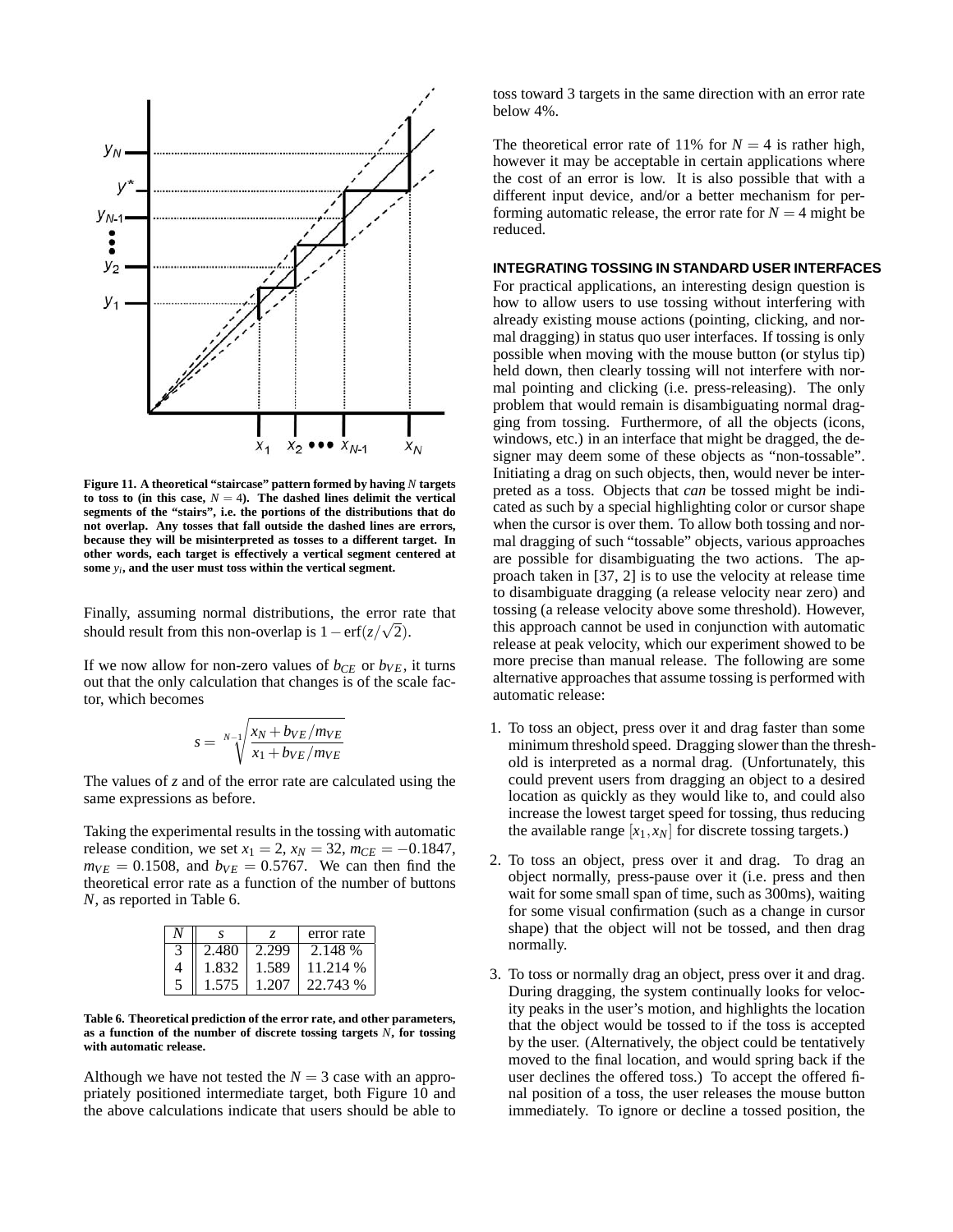user can continue dragging to new locations, and can also dwell over a location (say, for 300ms) to decline the most recently offered toss and then release to drop the object at the position dragged to. This approach is similar to the previous one, except that the pause is moved to the end of the normal drag action.

- 4. To toss an object, press over it and drag. To drag an object normally, press-release (or press-release-press-release, as in a double click) over it to "attach" it to the cursor, then move to the destination location (without holding down the button), and press-release to "drop" the object. (This approach has the disadvantage that press-release and double clicking are often already used for selecting and opening an object, respectively.)
- 5. To toss an object, press over it and drag. To drag an object normally, press-release-press (i.e. one-and-a-half clicks) over it to grab it, drag to the destination location (while holding down the button), and release to drop the object.
- 6. Use one button for normal dragging, and another button (or the same button with a keyboard modifier key) for tossing. (This approach has the disadvantage that it is more difficult to use with a stylus, and it requires using two hands or may require using a button that is already mapped to a function such as the common right-click menu.)
- 7. Use a virtual button or widget to switch between normal dragging and tossing. For example, the *trailing widget* in [19] could be used to perform such switching, generally remaining close to the cursor for easy access but also usually out of the user's way.

Approach #6 above is an obvious one to take when using a mouse with more than one button and/or a keyboard. The fact that the right mouse button may already be mapped to a right-click menu need not be a major obstacle, since a rightpress-release (or right-press-pause) could still open the menu normally, while a right-press-drag would initiate a toss (or a normal drag, as the case may be).

Approach #5 listed above may be the most viable, since it can be used with a stylus without any extra buttons, does not require slowing the user down with any imposed pauses, and makes use of a one-and-a-half click action that, as far as we know, is not currently mapped to an operation in any existing interface.

Tossing within an interface could be done toward a continuous range of locations, or toward a set of discrete targets. Examples of cases where it could make sense to have a set of discrete tossing targets defined include (1) tossing icons into windows or into folders, (2) tossing thumbnails of photos into piles or groups of photos, (3) tossing windows toward the edges of the screen or toward empty spaces<sup>2</sup> located between other windows, (4) tossing the thumb of a scrollbar toward chapter boundaries within a document or toward the first or last page of the entire document, (5) tossing the cursor itself toward widgets (buttons, menus, tool palettes, etc.) that it can interact with, as a shortcut to pointing.

Since Figure 10 and Table 6 indicate that only 3 discrete targets could be reliably tossed to in the same direction, we must consider what to do if there are more than 3 discrete targets in a given direction. One possibility is, when the user moves their cursor over a tossable object, the system could highlight the 3 most likely tossing targets in each direction (where likelihood could be a function of past usage and/or of the compatibility of object and target types (see §4.1 of [5] for related strategies for determining candidate drop sites)). If the user tosses the object, the "slow", "medium", and "fast" tossing speeds would be mapped to the closest, intermediate, and farthest highlighted targets in the appropriate direction. This approach would mean that if the user wishes to move the object to a target that isn't highlighted, they would probably drag it normally instead of tossing.

Another possible approach is to highlight the 3 closest targets in each direction, and to allow the user to *re-toss* an object one or more times before releasing the mouse button. In effect, the first velocity peak detected would cause a toss, but also rigidly "connect" the cursor to the object (now possibly far away), enabling additional tosses to be performed, until the button is released at which point the connection would disappear. Such re-tossing would be useful not just for tossing farther than the 3 closest targets, but also for correcting an erroneous toss.

In the superflick [37] technique, the tossed object is released when the user lifts the stylus tip (equivalent to releasing a mouse button), at which point the final position of the toss is immediately displayed, and an animation also plays out, showing the motion of the object to its final position. During this animation, the user may click and drag a second time to displace the final position in a relative manner, again as if there were a rigid connection between the final toss location and the pointing device. (Also, during such corrective displacements, the C:D ratio is temporarily changed to 1:4.) Thus, tossing and correcting with superflick requires *two* press-drag-release actions. In contrast, if an automatic release technique were used, tossing could be performed by press-dragging, and then corrections could be performed (either by re-tossing, as describing in the previous paragraph, or by displacing the final position with relative motions) all within a *single* drag. Such a technique would improve the precision of the initial toss, and also have the advantage that the user would not have to wait for an animation to terminate before clicking and dragging to initiate some other action. Although an animation could still be played out, the user could release immediately if they see that no correction is necessary, and move on to some other action before the animation has finished. An additional improvement to the superflick technique would be to change the C:D ratio during corrections to  $k$ :*v*<sub>0</sub>, where *k* is some constant and *v*<sub>0</sub> is the release velocity. Thus, the C:D ratio would scale with the release velocity, rather than being fixed at 1:4. This is motivated by the fact that our experiment found that the standard

<sup>&</sup>lt;sup>2</sup>Such empty spaces could be automatically found using the technique in  $\left[\hat{6}\right]$ .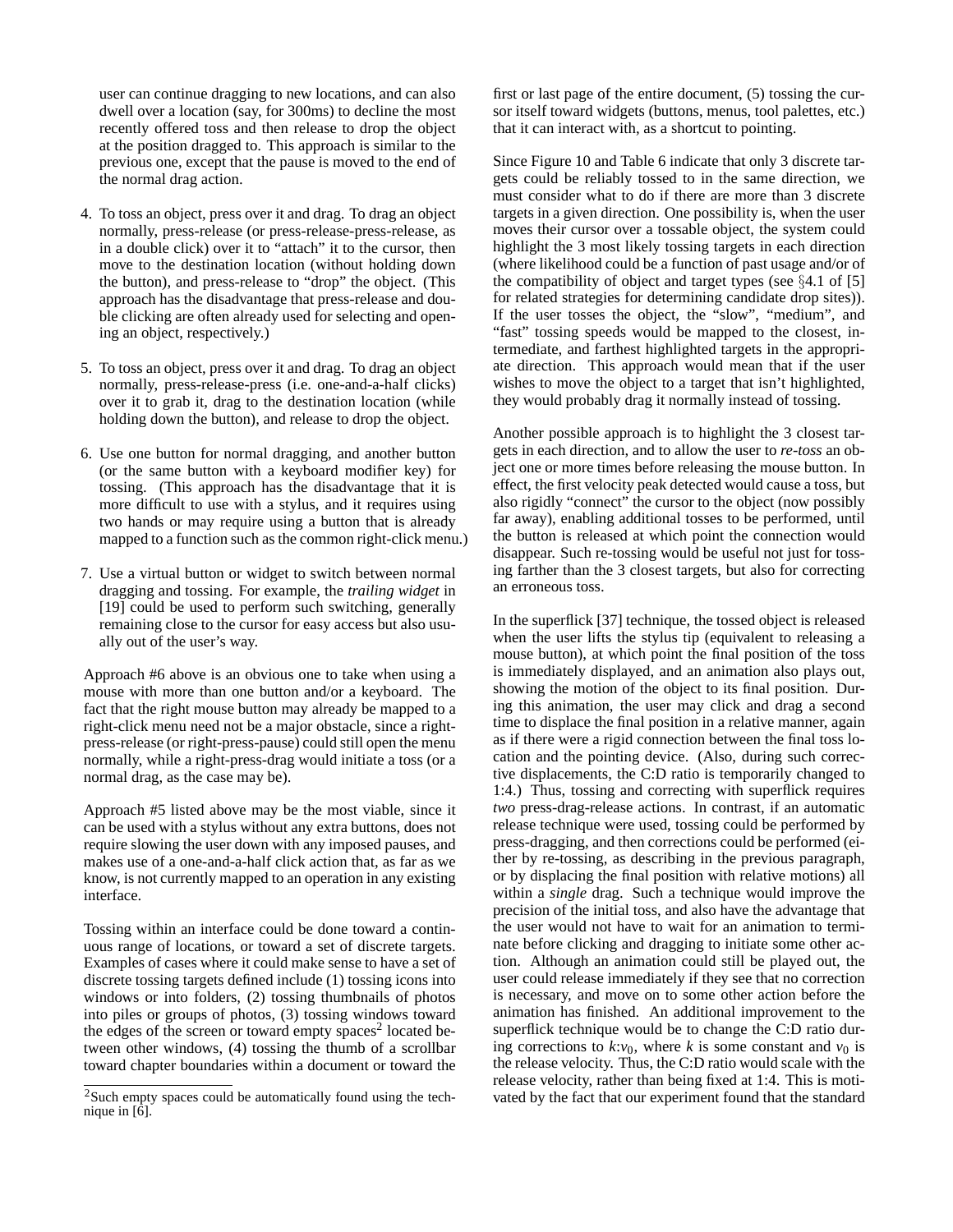deviation in final tossed position varies linearly with  $v_0$ , thus faster tosses will usually require larger corrections.

Finally, after a toss is performed, there are a few forms of visual feedback that could be displayed. [37] displays the final location of the toss as well as an animation of the tossed object moving toward that location. To save time, an alternative form of feedback that might be easier to see when played out at high speed would be a visual "smoke trail" or semitransparent streak toward the final location, that fades out over a short period of time. Also of potential use would be visual feedback indicating the peak velocity achieved, with respect to the "slow", "intermediate", and "fast" speeds, perhaps on a small linear scale that is popped up for a moment. This would allow the user to see if their toss was nearly (or only slightly) misinterpreted, enabling them to calibrate their speed in subsequent tosses. Finally, to allow easy undoing of unintentional tosses, a small virtual button could be temporarily popped up close to the cursor's position. Moving toward the button and clicking on it would undo the toss, and moving away from it (which would usually happen naturally if the button is ignored) would cause the virtual button to disappear.

#### **CONCLUSIONS**

Our experimental study confirmed that tossing is significantly faster than pointing, but is also significantly less precise. The movement time associated with tossing was found to increase linearly with the index of difficulty of the targets, and the constant error and variable error were found to increase linearly with the distance to the target. We found no evidence that users can trade off movement time for precision during tossing, as they can in traditional pointing. From these results, we calculated the index of performance associated with tossing, and found it to be less than 10% lower than the index of performance associated with pointing. We also showed how to calculate the optimal arrangement of a given number of targets in velocity space, and calculate the predicted error rate that results from such an arrangement. We predict that 3 optimally positioned targets along a single direction would allow for tossing with an error rate below 4%.

We also demonstrated that tossing precision is significantly improved by automatically releasing at the peak velocity, without requiring a longer movement time. On the other hand, automatically releasing during traditional pointing when the velocity drops below a threshold significantly worsened precision.

Finally, we have discussed several approaches for integrating tossing within user interfaces alongside normal pointing and dragging.

# **FUTURE DIRECTIONS**

One obvious direction for future work would be to test the error rates that we predict for arrangements of three or four discrete targets in the velocity domain, and to test this for tossing movements in different directions. We have also discussed ways that the superflick technique [37] could be improved to allow tossing with correction in a single pressdrag-release, using automatic release, and using a C:D ratio during correction that depends on the release velocity. This improved superflick technique could also be tested experimentally.

We also suspect that the automatic release technique that we described for *pointing*, which was shown to worsen performance, might be improved if the threshold speed used to determine when the user has stopped was made proportional to the peak velocity. Such automatic detection of the endpoint of a pointing motion might be useful in interfaces where the user cannot perform explicit clicks, e.g. with eye trackers, and might prove superior to using a dwell time threshold for "clicking".

Future work could also test the effect of different input devices (e.g. mouse versus stylus) as well as different feedback. For example, showing an animation of a virtual object decelerating to a final position, as done in [37], would be more congruent with our everyday real world experience, and might allow users to better adapt their subsequent motions. Different friction models could be tested for driving such animation, such as the kinetic and fluid friction we discussed. (Also of interest might be a friction model that results in distance traveled *D* being a logarithmic function of release velocity  $v_0$ , so that the magnitude of the variable error in *D* is independent of *D*, "evenly distributing" error across distance.) Haptic feedback might also be useful for improving tossing performance, to provide, for example, cues about the weight of a virtual object, and/or signal when release has occurred.

It could also be worthwhile to explore designs for widgets based on velocity input. For example, "speed-dependent marking menus" have been proposed [35] where options are selected with strokes of varying direction and speed (analogous to the pressure marking menu in [36] that is sensitive to pen pressure, or bullseye menus [20] that are sensitive to stroke length, in addition to direction). Taking this idea further, researchers might try to design a graphical interface that uses tossing and velocity-based actions as much as possible, perhaps creating a "Tossy" interface in a spirit similar to CrossY [3] which is designed around crossing actions.

#### **ACKNOWLEDGEMENTS**

This work was performed while Dragicevic and McGuffin were members of the Dynamic Graphics Project (DGP) lab at University of Toronto, and was supported by NSERC. Thanks to Andres Palomino for help collecting the experimental data. Thanks also to Anand Agarawala for suggesting the idea of a Tossy UI to us, and to Ravin Balakrishnan, Joe Laszlo, other members of the DGP lab, and Gordon Kurtenbach for valuable discussion.

#### **REFERENCES**

- 1. A. Agarawala and R. Balakrishnan. Keepin' it real: Pushing the desktop metaphor with physics, piles and the pen. In *Proc. CHI*, pages 1283–1292, 2006.
- 2. D. Aliakseyeu, P. Irani, A. Lucero, and S. Subramanian.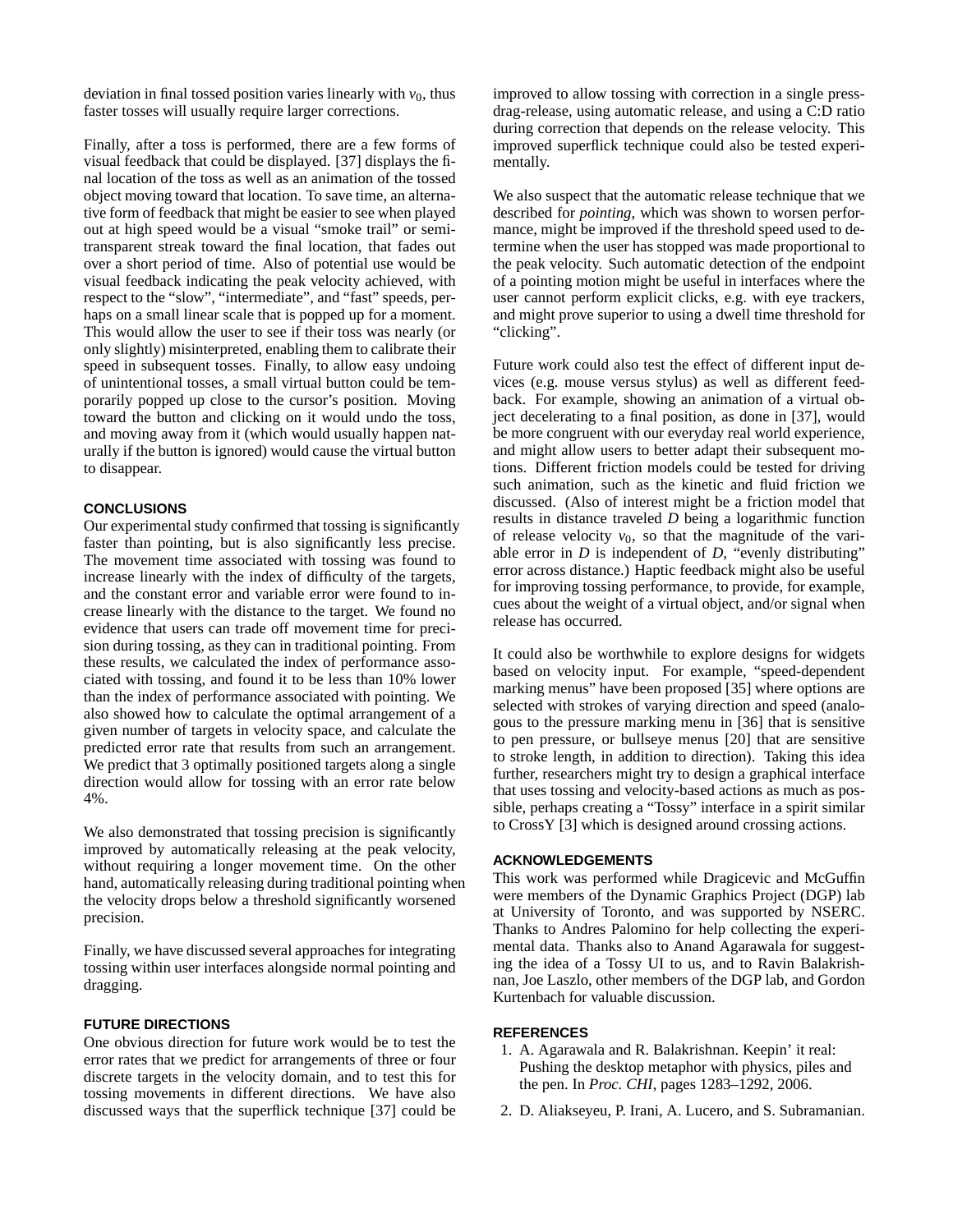Multi-flick: An evaluation of flick-based scrolling techniques for pen interfaces. In *Proc. CHI*, 2008.

- 3. G. Apitz and F. Guimbretière. CrossY: A crossing-based drawing application. In *Proc. UIST*, pages 3–12, 2004.
- 4. T. Asano, E. Sharlin, Y. Kitamura, K. Takashima, and F. Kishino. Predictive interaction using the Delphian desktop. In *Proc. UIST*, pages 133–141, 2005.
- 5. P. Baudisch et al. Drag-and-pop and drag-and-pick: techniques for accessing remote screen content on touch- and pen-operated systems. In *Proc. Interact*, pages 57–64, 2003.
- 6. B. A. Bell and S. K. Feiner. Dynamic space management for user interfaces. In *Proc. UIST*, 2000.
- 7. A. Bezerianos and R. Balakrishnan. The vacuum: Facilitating the manipulation of distant objects. In *Proc. CHI*, pages 361–370, 2005.
- 8. L. G. Carlton. Visual processing time and the control of movement, 1992. In L. Proteau and D. Elliott (eds.) Vision and Motor Control (pp. 3–31), Amsterdam: North Holland.
- 9. G. Casiez, D. Vogel, R. Balakrishnan, and A. Cockburn. The impact of control-display gain on user performance in pointing tasks. *Human-Computer Interaction*, 23:215–250, 2008.
- 10. O. Chapuis, J.-B. Labrune, and E. Pietriga. DynaSpot: Speed-dependent area cursor. In *Proc. CHI*, 2009.
- 11. R. Chua and D. Elliott. Visual regulation of manual aiming. *Human Movement Science*, 12, 1993.
- 12. M. Collomb and M. Hascoët. Speed and accuracy in throwing models. In *Proceedings of HCI*. British HCI Group, 2004.
- 13. M. Collomb, M. Hascoët, P. Baudisch, and B. Lee. Improving drag-and-drop on wall-size displays. In *Proc. GI*, 2005.
- 14. E. R. F. W. Crossman and P. J. Goodeve. Feedback control of hand-movement and Fitts' law. *Quarterly J. of Experimental Psychology*, 35A:251–278, 1983.
- 15. P. Dragicevic. Building input configurations, 2004. Unpublished webpage. http://inputconf.sourceforge.net/examples.html.
- 16. M. S. Dulberg, R. S. Amant, and L. S. Zettlemoyer. An imprecise mouse gesture for the fast activation of controls. In *Proc. Interact*, pages 375–382, 1999.
- 17. D. Elliott, W. F. Helsen, and R. Chua. A century later: Woodworth's (1899) two-component model of goal-directed aiming. *Psychological Bulletin*, 127(3):342–357, 2001.
- 18. P. M. Fitts. The information capacity of the human motor system in controlling the amplitude of movement. *J. of Experimental Psychology*, 47, 1954.
- 19. C. Forlines, D. Vogel, and R. Balakrishnan. HybridPointing: fluid switching between absolute and relative pointing with a direct input device. In *Proc. UIST*, pages 211–220, 2006.
- 20. N. Friedlander, K. Schlueter, and M. Mantei. Bullseye! When Fitts' law doesn't fit. In *Proc. CHI*, 1998.
- 21. T. Grossman and R. Balakrishnan. The bubble cursor: Enhancing target acquisition by dynamic resizing of the cursor's activation area. In *Proc. CHI*, 2005.
- 22. Y. Guiard, R. Blanch, and M. Beaudouin-Lafon. Object pointing: a complement to bitmap pointing in GUIs. In *Proc. GI*, 2004.
- 23. M. Hascoet. Throwing models for large displays. In *Proceedings of HCI*. British HCI Group, 2003.
- 24. E. R. Hoffmann. Capture of moving targets: A modification of Fitts' law. *Ergonomics*, 34, 1991.
- 25. R. J. Jagacinski and J. M. Flach. *Control Theory for Humans: Quantitative Approaches to Modeling Performance*. 2003.
- 26. R. J. Jagacinski, D. W. Repperger, S. L. Ward, and M. S. Moran. A test of Fitts' law with moving targets. *Human Factors*, 22(2):225–233, 1980.
- 27. S. W. Keele. Movement control in skilled motor performance. *Psychological Bulletin*, 70, 1968.
- 28. G. Kurtenbach and W. Buxton. The limits of expert performance using hierarchic marking menus. In *Proc. CHI*, pages 482–487, 1993.
- 29. I. S. MacKenzie. Fitts' law as a research and design tool in human-computer interaction. *Human-Computer Interaction*, 7:91–139, 1992.
- 30. I. S. MacKenzie, A. Sellen, and W. A. S. Buxton. A comparison of input devices in element pointing and dragging tasks. In *Proc. CHI*, pages 161–166, 1991.
- 31. M. J. McGuffin and R. Balakrishnan. Fitts' law and expanding targets: Experimental studies and designs for user interfaces. *TOCHI*, 12, 2005.
- 32. D. E. Meyer, R. A. Abrams, S. Kornblum, C. E. Wright, and J. E. K. Smith. Optimality in human motor performance: Ideal control of rapid aimed movements. *Psychological Review*, 95(3):340–370, 1988.
- 33. D. E. Meyer, J. E. K. Smith, S. Kornblum, R. A. Abrams, and C. E. Wright. Speed-accuracy tradeoffs in aimed movements: Toward a theory of rapid voluntary action. In M. Jeannerod, editor, *Attention and Performance XIII*, pages 173–226. Lawrence Erlbaum, Hillsdale, NJ, 1990. http://www.umich.edu/˜bcalab/Meyer Bibliography.html.
- 34. M. Moyle and A. Cockburn. A flick in the right direction: A case study of gestural input. *Behaviour and Information Technology*, 24(4):275–288, 2005.